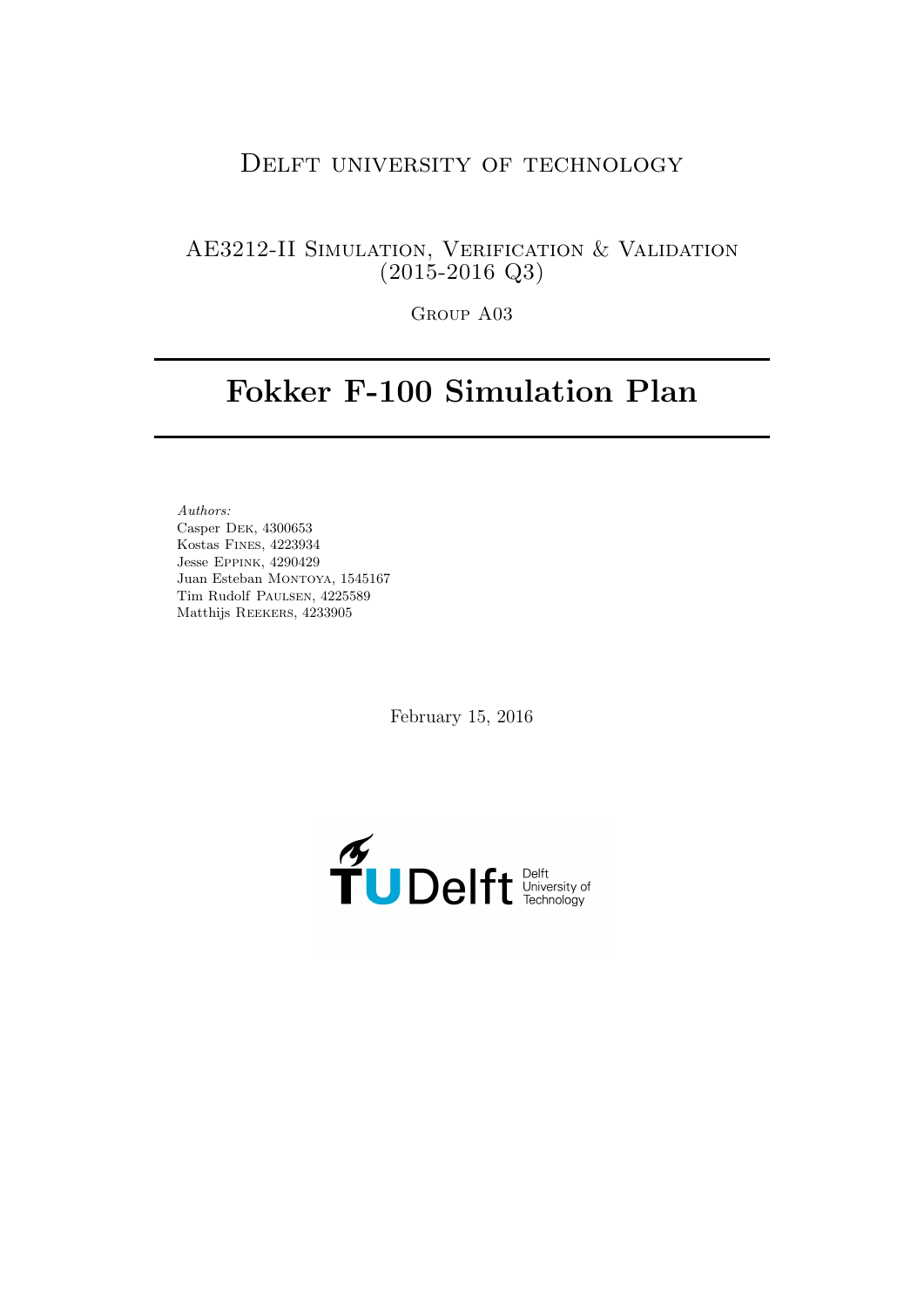# Contents

| 1              |                   | Introduction                                    | $\boldsymbol{2}$                                        |
|----------------|-------------------|-------------------------------------------------|---------------------------------------------------------|
| $\overline{2}$ | 2.1<br>2.2<br>2.3 | <b>Group Organization</b>                       | $\overline{2}$<br>$\overline{2}$<br>3<br>$\overline{4}$ |
| 3              |                   | <b>Problem Analysis</b>                         | $\overline{5}$                                          |
|                | 3.1               |                                                 | $\overline{5}$                                          |
|                | 3.2               |                                                 | 5                                                       |
|                |                   | 3.2.1                                           | $\overline{5}$                                          |
|                |                   | 3.2.2                                           | 6                                                       |
|                | 3.3               |                                                 | 6                                                       |
| 4              |                   | <b>Proposed Analytical Solution</b>             | 8                                                       |
|                | 4.1               |                                                 | 8                                                       |
|                | 4.2               |                                                 | 9                                                       |
| $\bf{5}$       |                   | <b>Proposed Numerical Solution</b>              | 10                                                      |
|                | 5.1               |                                                 | 10                                                      |
|                |                   | 5.1.1                                           | 10                                                      |
|                |                   | 5.1.2                                           | 11                                                      |
|                | 5.2               |                                                 | 11                                                      |
|                |                   | 5.2.1                                           | 11                                                      |
|                |                   | 5.2.2                                           | 11                                                      |
|                |                   | 5.2.3                                           | 12                                                      |
|                | 5.3               |                                                 | 12                                                      |
|                |                   | 5.3.1                                           | 13                                                      |
|                |                   | Internal Forces and Moments Code Block<br>5.3.2 | 13                                                      |
|                |                   | 5.3.3                                           | 13                                                      |
| 6              |                   | <b>Verification Strategy</b>                    | 15                                                      |
|                | 6.1               |                                                 | 15                                                      |
|                | 6.2               |                                                 | 15                                                      |
|                |                   | 6.2.1                                           | 16                                                      |
|                |                   | 6.2.2                                           | 16                                                      |
|                | 6.3               |                                                 | 17                                                      |
| 7              |                   | <b>Validation Strategy</b>                      | 17                                                      |
|                | 7.1               |                                                 | 18                                                      |
|                | 7.2               |                                                 | 18                                                      |
|                | 7.3               |                                                 | 18                                                      |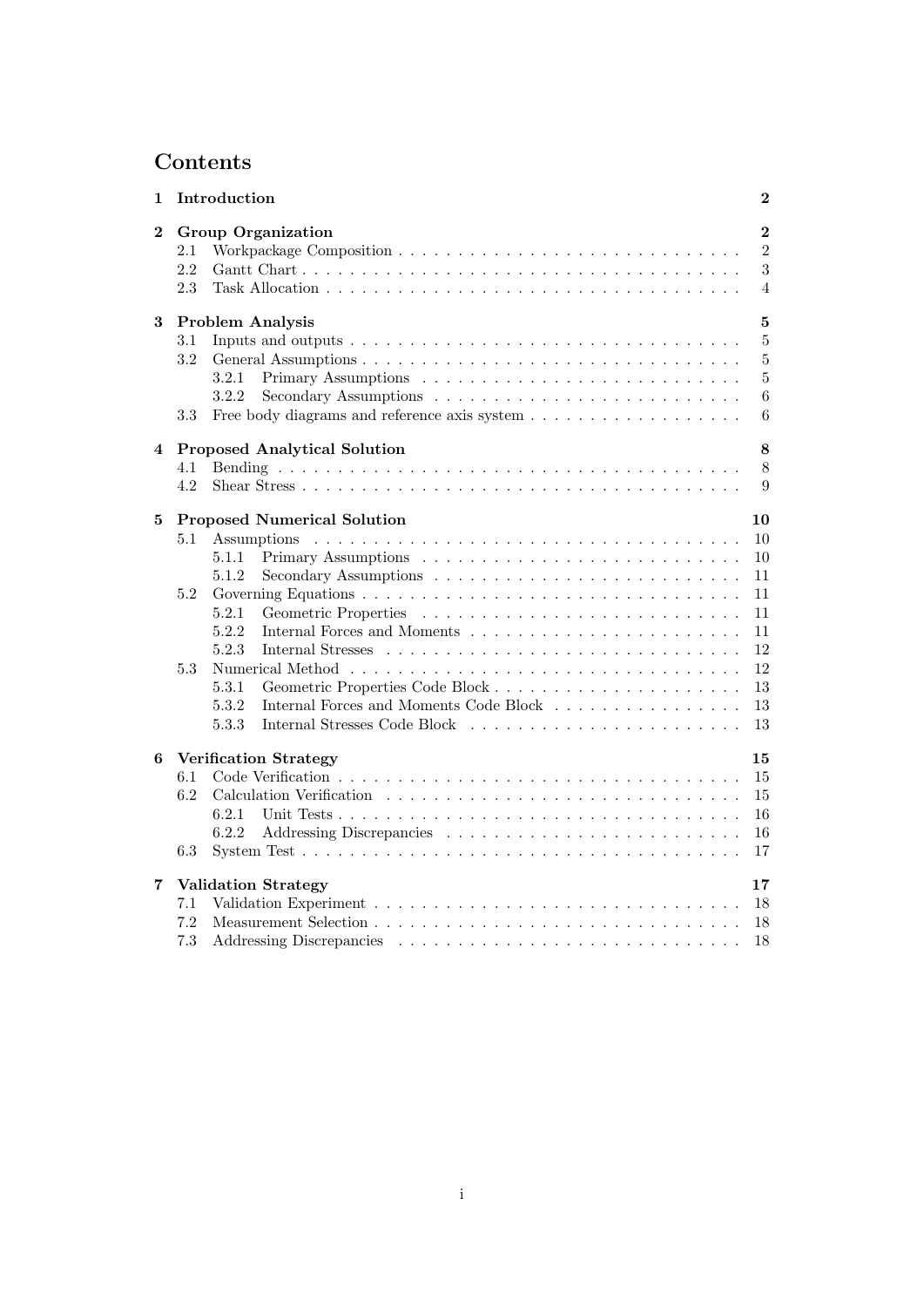# List of symbols

| Symbol                       | Description                                                      | Unit                                    |
|------------------------------|------------------------------------------------------------------|-----------------------------------------|
| $\epsilon$                   | Horizontal distance to shear center                              | mm                                      |
| $\eta$                       | Vertical distance to shear center                                | mm                                      |
| $\eta_s$                     | Distance from shear center to centroid                           | mm                                      |
| $\theta$                     | Rotation                                                         | rad                                     |
| $d\theta$<br>$\overline{dz}$ | Rate of twist                                                    | $_{rad}$                                |
| $\sigma_i$                   | Normal stress in discretized section                             | $\frac{\overline{mm}}{MPa}$             |
| $\sigma_{z1}$                | Normal stress caused by bending moment around x-axis             | MPa                                     |
| $\sigma_{z2}$                | Normal stress caused by bending moment around y-axis             | MPa                                     |
| $\tau_{xy}$                  | Shear stress in the x-y-plane                                    | MPa                                     |
| b                            | Distance between booms                                           | mm                                      |
| $d_{lg,y}$                   | Distance between bottom of the fuselage and bottom of the wheels | mm                                      |
| $d_{tail,z}$                 | Distance tail aerodynamic center to aft of the fuselage          | mm                                      |
| $\mathfrak g$                | Gravitational acceleration                                       | $\frac{N}{s^2}$                         |
| $\boldsymbol{v}$             | Deflection                                                       | rad                                     |
| q                            | Distributed deceleration force                                   | $\overline{N}$                          |
| $q_s$                        | Shear flow                                                       | $\overline{m}$                          |
| $q_{s0}$                     | Constant shear flow caused by torque                             | $\frac{\frac{N}{m m}}{\frac{N m}{m m}}$ |
| $q_{s0,i}$                   | Constant shear flow in discretized section caused by torque      |                                         |
| $q_b$                        | Basic shear flow caused by shear                                 |                                         |
| $q_{b,i}$                    | Basic shear flow in discretized section caused by shear          | $\sqrt{m}$                              |
| $t\,$                        | Skin thickness                                                   | m <sub>m</sub><br>$_{mm}$               |
| $t_i$                        | Skin thickness discretized section                               | $\,mm$                                  |
| $t_D$                        | Idealized skin thickness                                         | mm                                      |
| $\overline{A}$               | Area                                                             | mm <sup>2</sup>                         |
| $A_{stringer}$               | Stringer area                                                    | mm <sup>2</sup>                         |
| $A_i$                        | Discretized area                                                 | mm <sup>2</sup>                         |
| $B_i$                        | Boom area                                                        | mm <sup>2</sup>                         |
| $F_T$                        | Horizontal tail force                                            | $\boldsymbol{N}$                        |
| $\cal G$                     | Modulus of rigidity                                              | MPa                                     |
| $I_{xx}$                     | Area moment of inertia around x-axis                             | N                                       |
| $I_{xy}$                     | Product moment of inertia around                                 | N                                       |
| $I_{yy}$                     | Area moment of inertia around y-axis                             | N                                       |
| $L_x$                        | Horizontal reaction force of the left main landing gear          | N                                       |
| $L_{f1}$                     | Distance from front of the fuselage to the nose landing gear     | $\,mm$                                  |
| $L_{f2}$                     | Distance from the nose- to the main landing gear                 | mm                                      |
| $L_{f3}$                     | Distance between the left- and right main landing gear           | mm                                      |
| $L_y$                        | Vertical reaction force of the left main landing gear            | $\boldsymbol{N}$                        |
| $M_x$                        | Bending moment around x-axis                                     | $\,N$                                   |
| $M_y$                        | Bending moment around y-axis                                     | N                                       |
| $N_x$                        | Horizontal reaction force of the nose landing gear               | N                                       |
| $N_y$                        | Vertical reaction force of the nose landing gear                 | $N_{\rm}$                               |
| $\mathcal{S}_x$              | Horizontal shear force                                           | $N_{\rm}$                               |
| $S_y$                        | Vertical shear force                                             | $N_{\rm}$                               |
| $R_x$                        | Horizontal reaction force of the right main landing gear         | $N_{\rm}$                               |
| $R_y$                        | Vertical reaction force of the right main landing gear           | $\boldsymbol{N}$                        |
| T                            | Torque                                                           | Nmm                                     |
| $X_{analytical}$             | Numerical output variable                                        |                                         |
| $X_{numerical}$              | Numerical output variable                                        |                                         |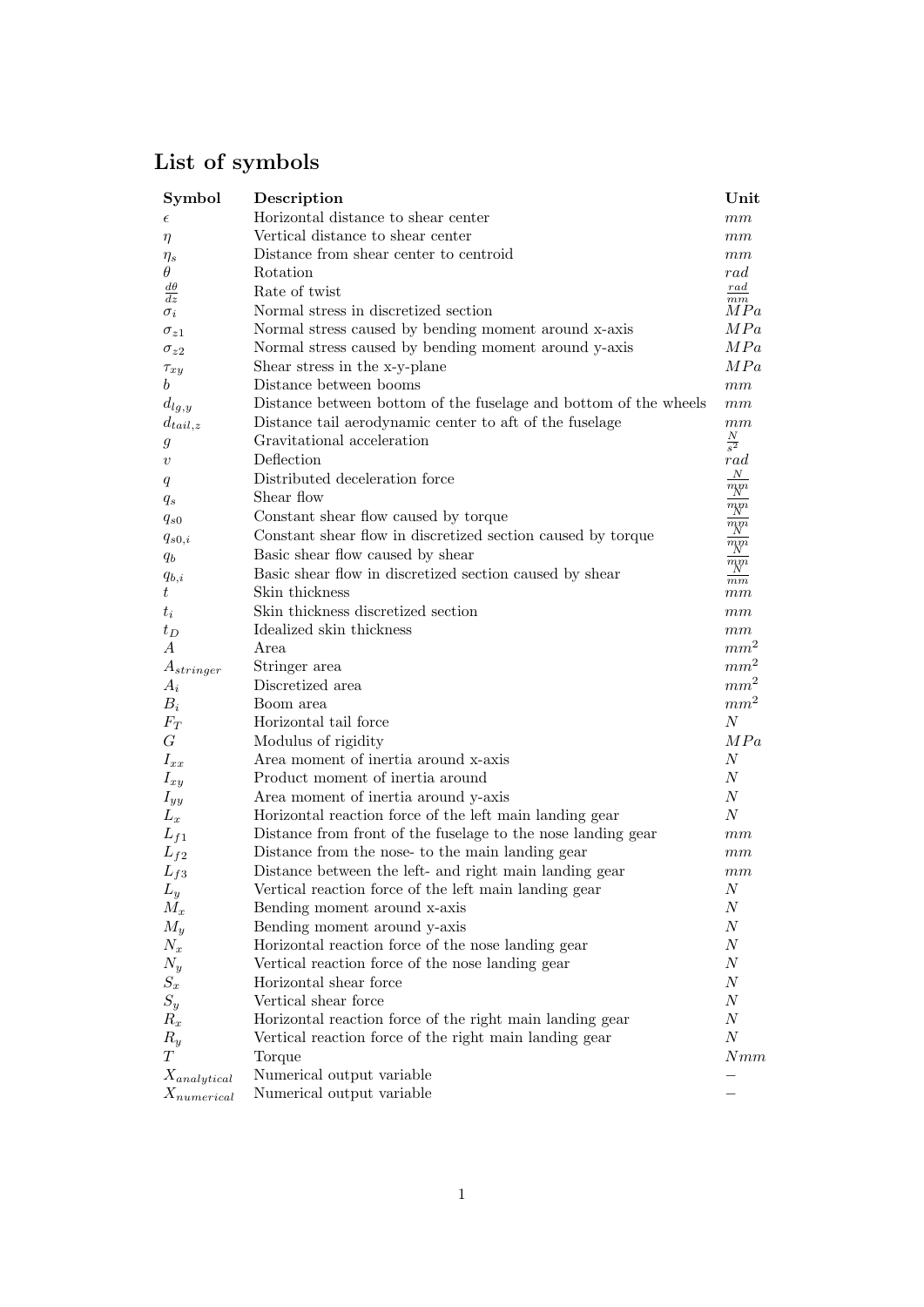# 1 Introduction

This simulation plan aims to explain and document all steps to be taken in the simulation analysis of the Fokker-100 case. This case is the scenario in which the aircraft touches the ground during landing, introducing loads on the landing gear. The landing gear consists of 2 rear gears around mid-span and one in the front. Furthermore, the pilot uses the rudder which induces a lateral force on the tail.

As stated in the assignment, it is required to find the maximum normal stress and location of this in the fuselage, the maximum shear stress and its location in the fuselage, and the maximum shear flow in the frames that introduce the loads from the landing gears into the fuselage.

From these requirements, the problem statement which the simulation will be built for, is defined as:

"Given the data of the Fokker-100 and the landing scenario, what are the maximum shear and normal stresses at their critical locations in the fuselage and the maximum shear flow in the frames?"

The work done will give several output variables that can be compared to experimental data and are listed below.

- Maximum normal stress in the fuselage and its location
- Maximum shear stress in the fuselage and its location
- Maximum shear flow in the in the frames

This simulation plan consists of 6 parts, of which the first is the group organization in section 2. In the group organization section the work is divided in parts, the time necessary to finish it is estimated and divided among the group members. Secondly, the problem analysis will be done in section 3. This part consists of the governing equations, the general assumptions and the reference frame. The third section is on the proposed analytical solution and can be found in section 4. Its counterpart, the proposed numerical solution, can be found in section 5. After the solutions a proposal for the Verification and Validation and will be given, which can be found in sections 6 and 7 respectively.

# 2 Group Organization

In this section, the organization of the group over the period of the project will be discussed. Section 2.1 presents the composition of the workpackages, section 2.2 presents the Gantt chart task distributions, and 2.3 presents the task allocation amongst the team members.

### 2.1 Workpackage Composition

This project has been split up into 4 workpackages, which are derived from the 4 phases of this project. The workpackages, with their respective goals are presented as follows.

#### WP1 - Initial phase

- 1. Research problem and project outline.
- 2. Generate problem statement and output variables.
- 3. Project planning for next phases.
- 4. Analyse the problem and determine the governing equations.
- 5. Generate analytical and numerical solution approaches.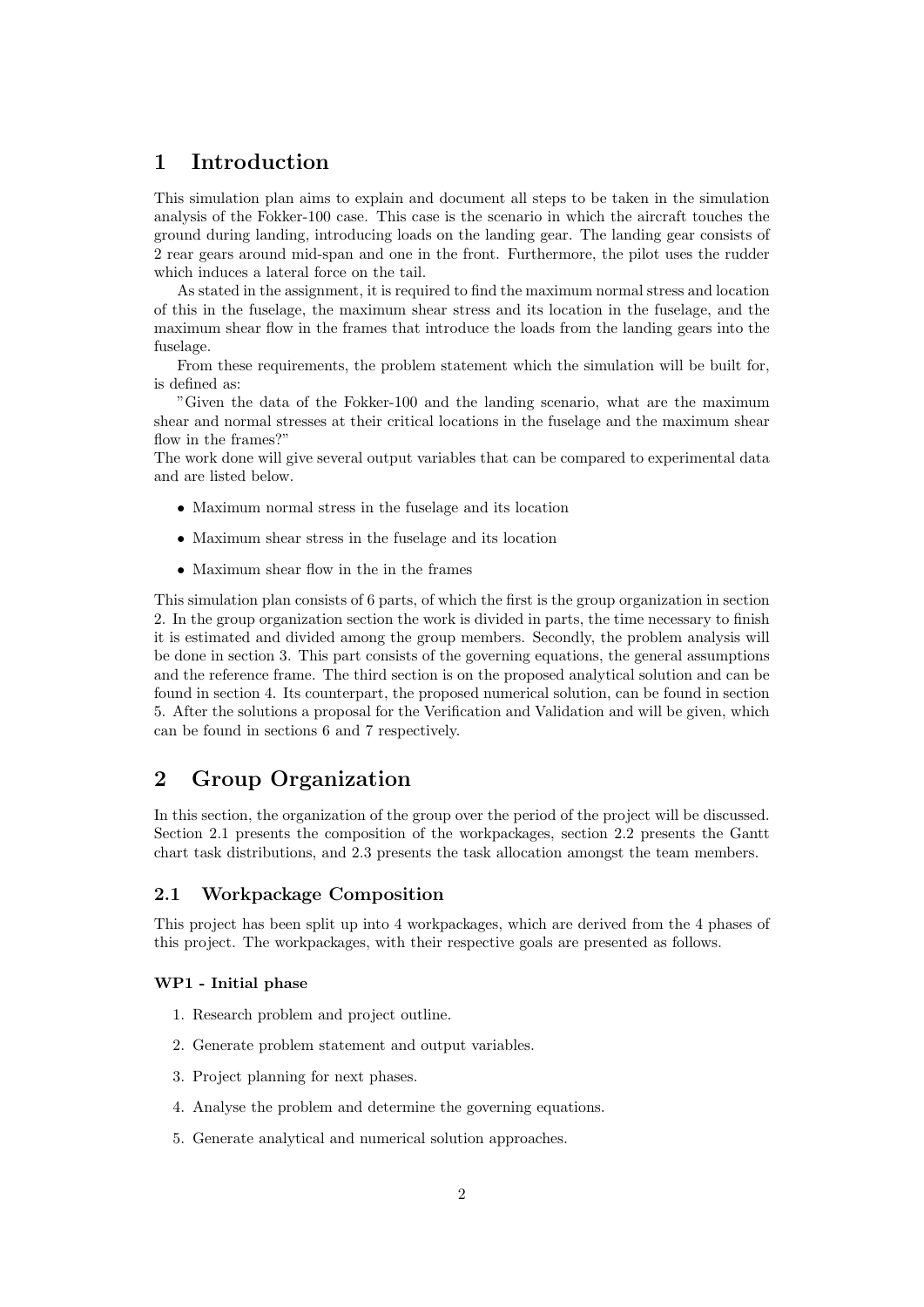- 6. Define verification and validation strategies.
- 7. Generate and hand in simulation plan.

#### WP2 - Simulation phase

- 1. Define conceptual, mathematical and computational models.
- 2. Determine analytical solution.
- 3. Determine and program numerical solution.

#### WP3 - Verification & Validation Phase

- 1. Perform code and calculation verification.
- 2. Define and perform validation experiments.
- 3. Perform uncertainty assessment.

#### WP4 - Reporting phase

1. Document all work done and outcomes in the final report.

### 2.2 Gantt Chart

A Gantt chart has been created, which will be used to monitor the progress of this project. This was created using a third party software [1]. The tasks in the Gantt chart are derived from the previously mentioned workpackages. This Gantt chart can be found in figure 1. It is important to note that the solid black line in the middle of all tasks in the WP 1 tasks shows 100% completion. This method will be used to note the progress of each task in future workpackages.





Figure 1: Gantt chart of Work Packages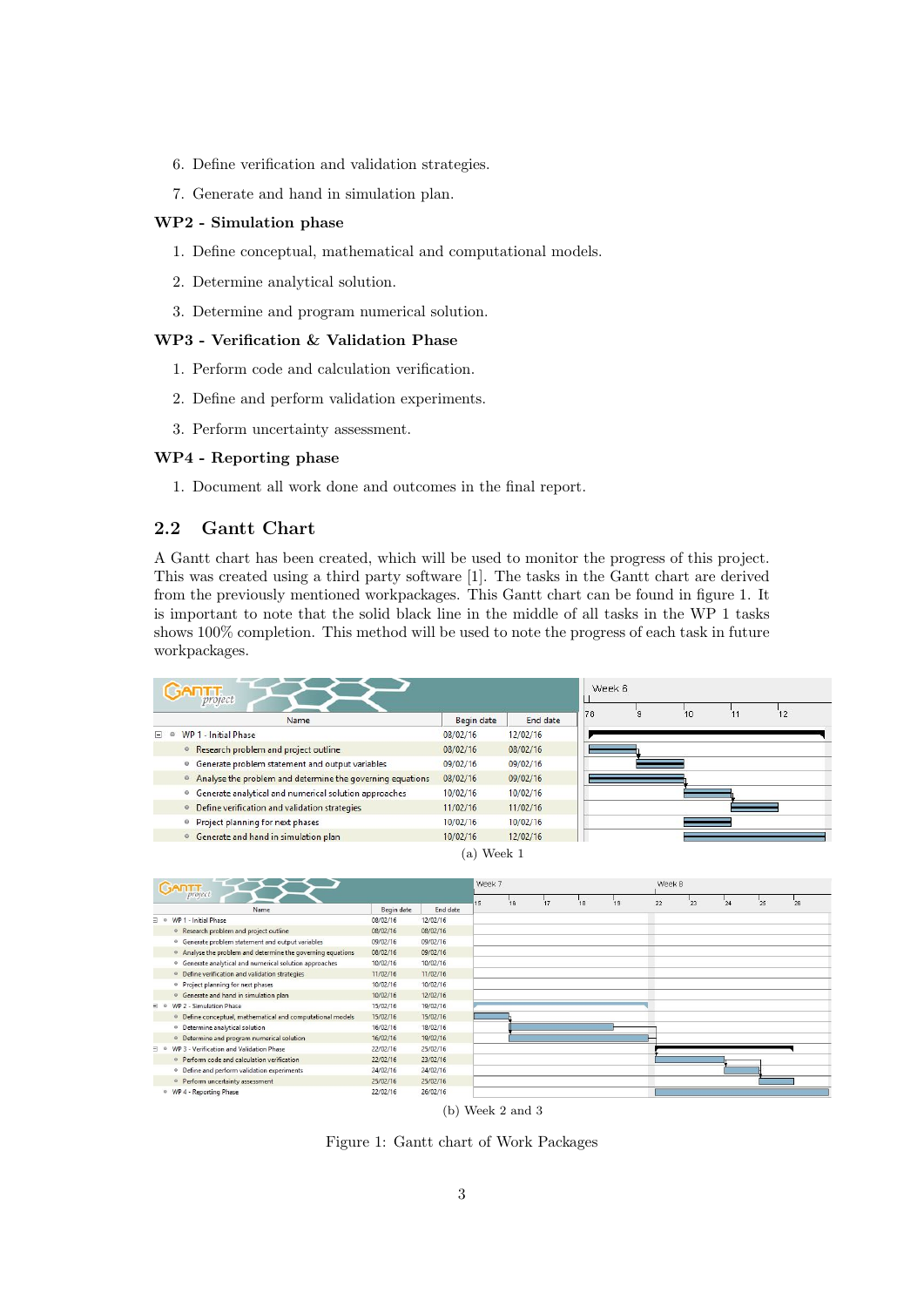## 2.3 Task Allocation

The tasks are allocated as shown in table 1. It is important to note that the estimated time is the approximated time which is required to complete the task. This is the estimated time per person. Deadlines are defined at 12.30 in the afternoon of that particular date.

| Task            | Responsible | Estimated Time (hours) | Other participating members         | Deadline     |
|-----------------|-------------|------------------------|-------------------------------------|--------------|
| WP 1            |             | 29                     |                                     |              |
| 1               | Kostas      | $\overline{4}$         | Casper, Jesse, Tim, Juan, Matthijs  | 09-02-2016   |
| $\overline{2}$  | Casper      | 3                      |                                     | 09-02-2016   |
| 3               | Kostas      | $\overline{4}$         | Matthijs                            | 12-02-2016   |
| 4               | Tim         | $\bf 5$                | Casper, Jesse, Matthijs             | $10-02-2016$ |
| 5               | Jesse       | 5                      | Casper, Kostas, Tim, Juan, Matthijs | 10-02-2016   |
| 6               | Kostas      | $\overline{4}$         | Juan                                | 11-02-2016   |
| 7               | Matthijs    | 4                      | Casper, Jesse, Tim, Juan, Kostas    | 12-02-2016   |
| WP <sub>2</sub> |             | 20                     |                                     |              |
| 1               | Jesse       | 5                      | Casper, Kostas, Tim, Juan, Matthijs | 17-02-2016   |
| 2               | Casper      | $\overline{5}$         | Jesse                               | 22-02-2016   |
| 3               | Tim         | 10                     | Juan, Kostas, Matthijs              | 22-02-2016   |
| WP 3            |             | 18                     |                                     |              |
| 1               | Juan        | 5                      | Kostas, Matthijs, Tim, Jesse        | 24-02-2016   |
| $\overline{2}$  | Kostas      | $\overline{4}$         | Casper, Juan                        | 24-02-2016   |
| 3               | Matthijs    | 4                      | Casper                              | 25-02-2016   |
| WP 4            |             | $\overline{5}$         |                                     |              |
| 1               | Matthijs    | 5                      | Casper, Jesse, Tim, Juan, Kostas    | 26-02-2016   |

Table 1: Task allocation per team member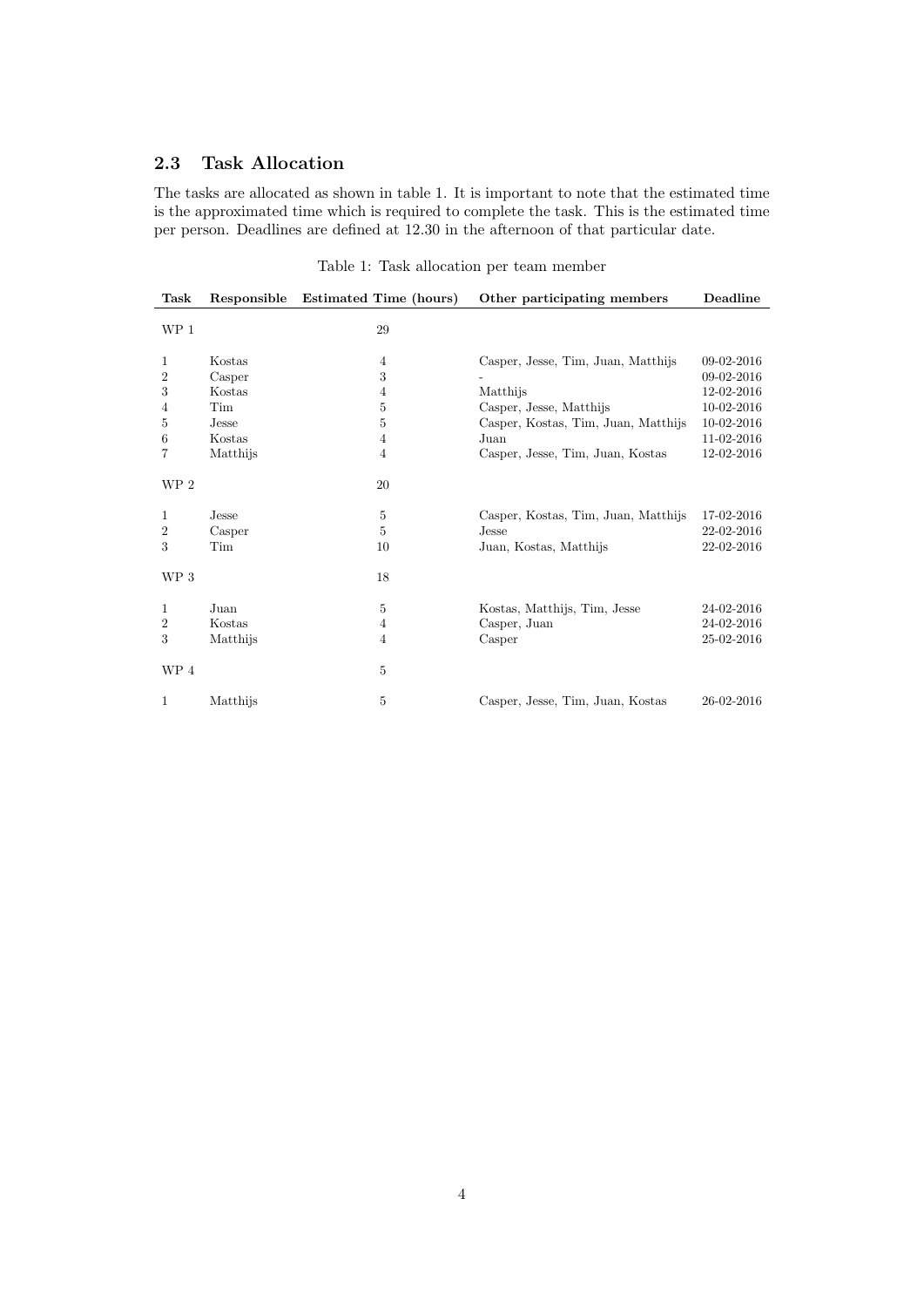# 3 Problem Analysis

This section presents the analysis of the problem at hand. Section 3.1 presents the inputs and outputs of the problem. Section 3.2 presents the general assumptions being used. Finally, section 3.3 elaborates on the free body diagrams and static equilibrium equations concerning the case.

## 3.1 Inputs and outputs

In this section, the input and output variables of this structural problem are discussed. The input variables are categorized in external forces, reaction forces, fuselage dimensions and material properties. They are listed in table 2.

|  | Table 2: Problem inputs |  |
|--|-------------------------|--|
|--|-------------------------|--|

| Property                                                                       | Symbol       | Value (Unit)           |
|--------------------------------------------------------------------------------|--------------|------------------------|
| Length of the fuselage                                                         | L            | $28.0 \; (m)$          |
| Length parameter                                                               | $L_{f1}$     | $2.0 \; (m)$           |
| Length parameter                                                               | $L_{f2}$     | $14.01 \; (m)$         |
| Length parameter                                                               | $L_{f3}$     | $5.04 \; (m)$          |
| Fuselage radius                                                                | R            | $1.6 \; (m)$           |
| Floor height                                                                   | $f_h$        | $1.2 \; (m)$           |
| Skin thickness                                                                 | $t_{s}$      | $2.0 \; \mathrm{(mm)}$ |
| Floor thickness                                                                | $t_f$        | $1.5$ (cm)             |
| Thickness of stiffener                                                         | $t_{st}$     | $1.2 \; \mathrm{(mm)}$ |
| Height of stiffener                                                            | $h_{st}$     | $1.5$ (cm)             |
| Width of stiffener                                                             | $w_{st}$     | $2.0 \text{ (cm)}$     |
| Number of stiffeners (equally spaced along the periphery of the cross-section) | $s_n$        | $36(-)$                |
| z-distance of aerodynamic centre of the tail to the back of the fuselage tail  | $d_{tail,z}$ | $1.8 \; (m)$           |
| y-distance of aerodynamic centre of the tail to the back of the fuselage tail  | $d_{tail,y}$ | $4.1 \; (m)$           |
| y-distance between bottom of the fuselage and the landing gear                 | $d_{lg,y}$   | $1.2 \; (m)$           |
| Lateral force on the tail                                                      | $S_x$        | $8.58 \times 10^4$ (N) |
| Design landing mass                                                            | W            | $35.000$ (kg)          |

The outputs of this problem are listed below.

- $\bullet\,$  Normal stress in z-direction  $\sigma z$
- Shear stress in xy-plane  $\tau_{xy}$
- Critical stress locations
- Maximum shear flow in the frames  $q$

#### 3.2 General Assumptions

The assumptions made during this project are divided in primary assumptions and secondary assumptions. Primary assumptions are have a major impact on the results and secondary assumptions have a minor impact on the results, but are still not negligible [2]. The following primary and secondary general assumptions, except number six, are given from the problem statement [3].

#### 3.2.1 Primary Assumptions

1. The total weight (structure + payload) can be modeled as a uniformly distributed load q. This has impact on the moment around the x-axis, since in the real situation a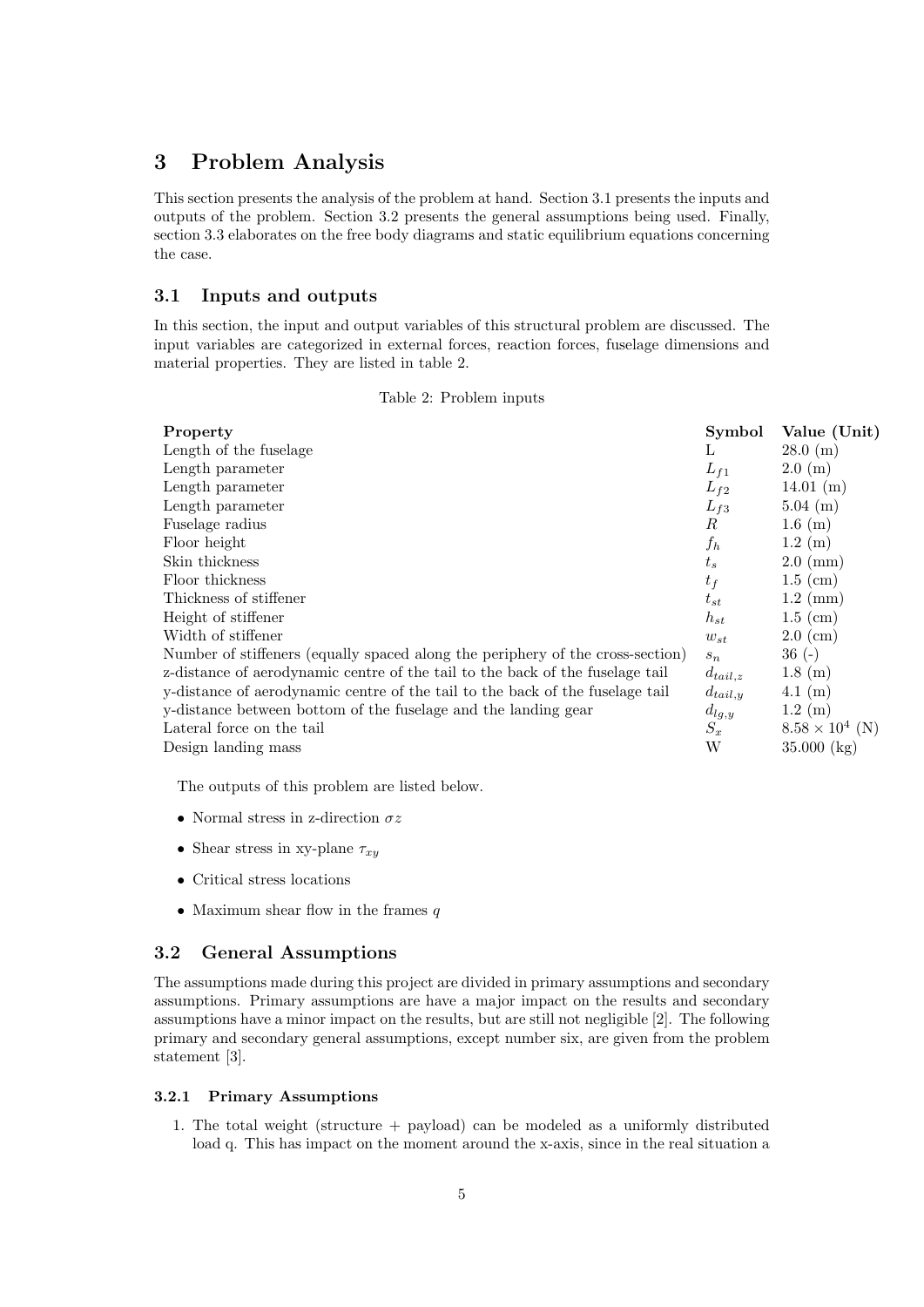large of the weight will be situated at the wing. Therefore the locations of maximum stress will change location.

- 2. The fuselage can be modeled as a beam, which has no holes due to windows. As a result of this, the outcome of the simulation will give higher maximum stresses than actually possible. In reality, the moment of inertia will be smaller at some places where there are cut-outs in the structure for windows. Furthermore, stress concentrations at the edges of these holes may also cause failure.
- 3. The reaction loads at the location of the landing gear can be modeled as point loads.
- 4. Neglect drag and assume that during landing the lift forces are negligible. Drag results in a normal force in the fuselage. This normal force compresses the fuselage, lowering the stress at locations under tension and increasing the stress at locations under compression.
- 5. The dynamic landing problem is assumed to be a static load case. Loads are actually applied as a function of time and the responses in terms of displacements and stresses are also varying in time. Occurrences as fatigue stress are neglected.

#### 3.2.2 Secondary Assumptions

- 1. Landing gear provides roller support, with  $Fz = 0$ , and  $Fx$ ,  $Fy$  nonzero.
- 2. The attachment of the floor and the stiffeners to the fuselage do not have to be analyzed.
- 3. The fuselage cross-section can be assumed to be constant throughout the length, and the y-axis is an axis of symmetry.
- 4. Vertical deceleration during "touch-down" is 3g.
- 5. Frames can be modeled as very stiff open "rings" and are loaded in pure shear only.
- 6. There are no initial imperfections or eccentricities present in the structure. Imperfections or eccentricities can positively or negatively influence the strength of the structure when there is more or less material added than prescribed, or the structure is coincidentally made in a shape that handles the stresses better or worse. Furthermore, cracks could be present due to previous load cases, reducing the strength of the structure, meaning that the actual structure might be less strong than the model with which calculations are being done.

### 3.3 Free body diagrams and reference axis system

Free body diagrams are obtained for the x-z-, y-z- and x-y-planes. They can be found in figures 2, 3 and 4. For clarity, the reference frames are shown outside of the structure. When performing either the analytical or numerical solution, the origin (0,0,0) will be located at the aft of the fuselage in the centroid of the cross-section. The vertical reaction forces  $R_y$  and  $L_y$ caused by the main wheels of the landing gear act through the same longitudinal( $z$ )-location. These reaction forces are visible in figure 3. It should also be noted that the magnitudes of the reaction forces have not yet been determined, therefore the shown sizes and directions are arbitrary. The axis system used is the Cartesian coordinate system  $(x,y,z)$  illustrated in this section. Polar coordinates are used briefly when determining stringer coordinates in the cross section and curing certain calculations if convenient.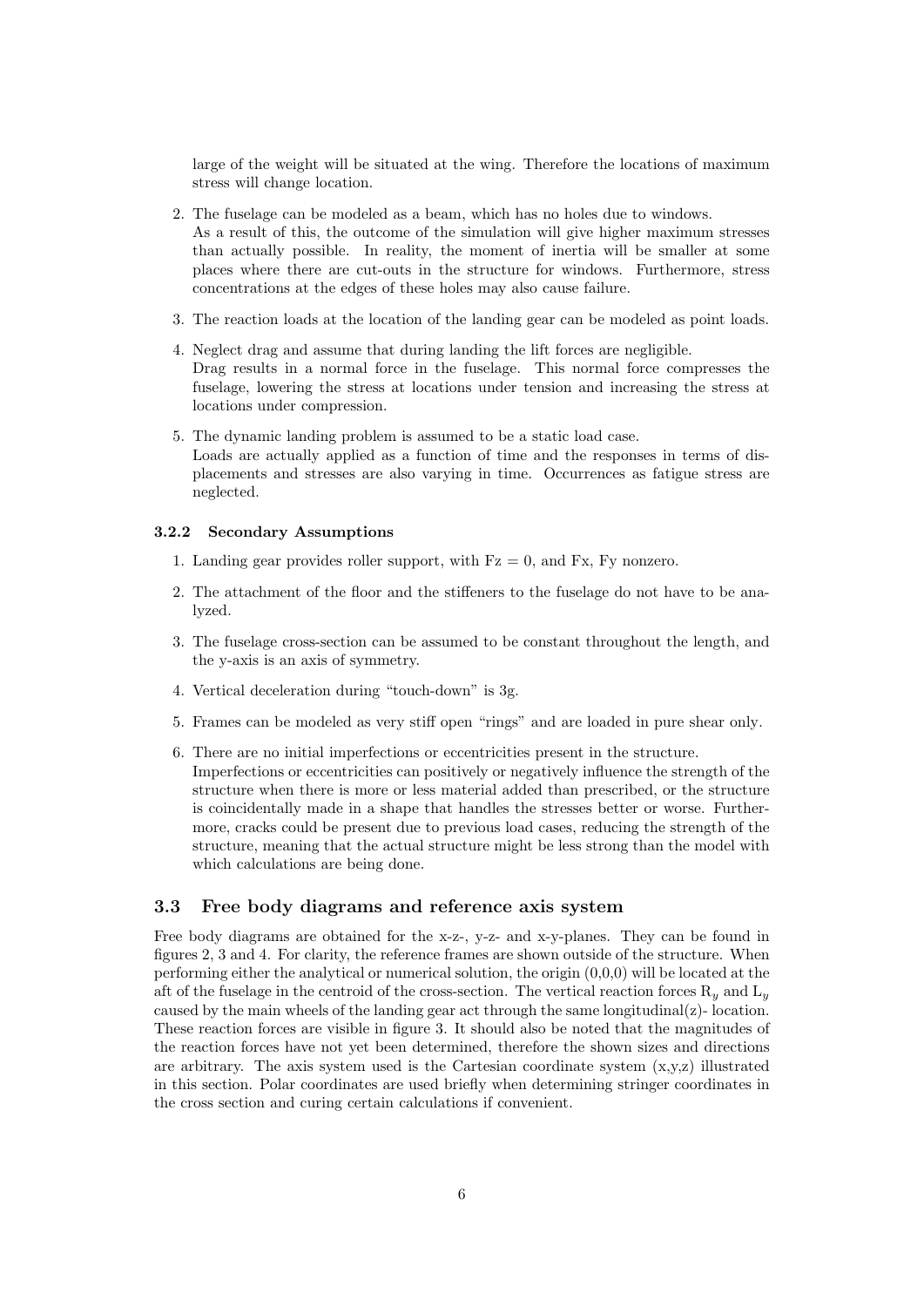

Figure 2: Free body diagram of the x-z-plane



Figure 3: Free body diagram of the y-z-plane



Figure 4: Free body diagram of the x-y-plane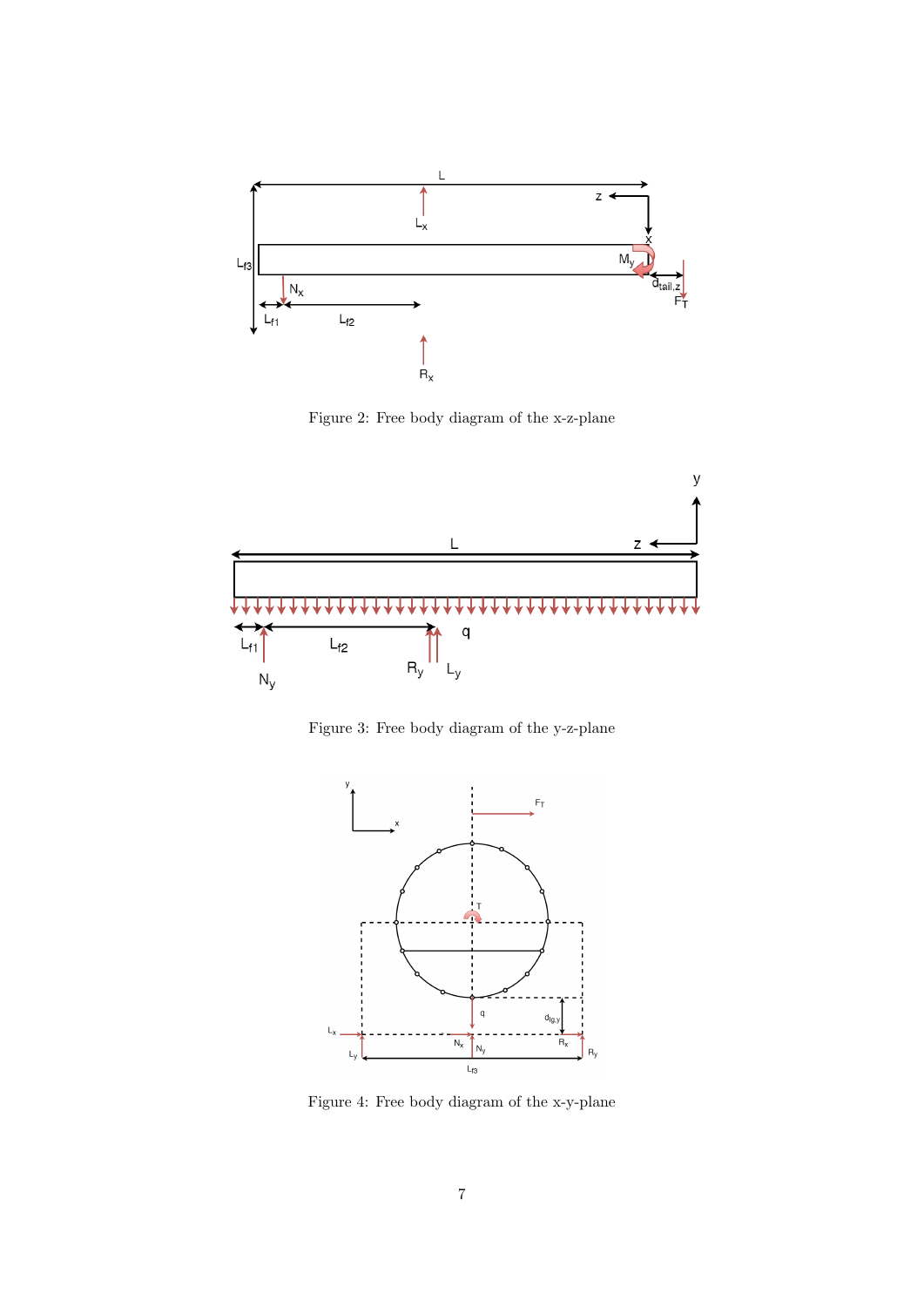From these free body diagrams, static equilibrium equations can be obtained. There are 6 unknown reaction forces; N<sub>x</sub>, N<sub>y</sub>, R<sub>x</sub>, R<sub>y</sub>, L<sub>x</sub> and L<sub>y</sub>. The static equilibrium assumption only provides 5 useful equations due to the fact that there are no forces in z-direction.

- 1.  $\rightarrow^+$   $\sum F_x = 0$
- 2.  $\uparrow^{+} \sum F_x = 0$
- 3.  $\sum M_x = 0$
- 4.  $\sum M_u = 0$
- 5.  $\sum M_z = 0$

Because there are more unknowns than equations, this problem is statically indeterminate [4]. Energy methods can be used to solve this statically indeterminate problem [5].

## 4 Proposed Analytical Solution

There are 3 output variables to be determined. The first one, the maximum normal stress and its location, will be elaborated on in section 4.1. Then, the steps to come to the maximum shear stress and flow and its locations will be provided in section 4.2.

### 4.1 Bending

The beam will be analyzed in two different planes, namely the z-y and the z-x plane. Since there are no forces in z direction are present, these will not be mentioned in both planes. First, the z-y plane is considered. The bending will be caused by the distributed weight and the reaction forces of the landing gears. Now, the bending moment as a function of z can be determined by taking the moment around  $z=0$ . With this bending moment  $M_{x}(z)$  around the x-axis the normal stress in the structure can be determined using equation 1.

$$
\sigma_{z_1} = -\frac{M_x(z) \cdot y}{I} \tag{1}
$$

In which y is the distance from the centroid to the location where the normal stress is determined.

In the z-x plane the bending moment is caused by the lateral shear force of the rudder and the reaction forces on the landing gear in x direction. The same approach as for the z-y plane is used, with a similar equation 2.

$$
\sigma_{z_2} = -\frac{M_y(z) \cdot x}{I} \tag{2}
$$

In which x is the horizontal distance from the centroid to the location where the normal stress is determined and  $M_y(z)$  is the moment around the y-axis.

Now, to combine those two they are both expressed in polar coordinates and then added up. The resulting formula is a function of z and  $\Phi$  and can be found in equation 3.

$$
\sigma_{tot}(z,\Phi) = -\frac{M_x(z) \cdot R \cdot \sin(\Phi)}{I} - \frac{M_y(z) \cdot R \cdot \cos(\Phi)}{I} \tag{3}
$$

This formula now has to be differentiated with respect to z and  $\Phi$  to find the coordinates and value of the maximum normal stress.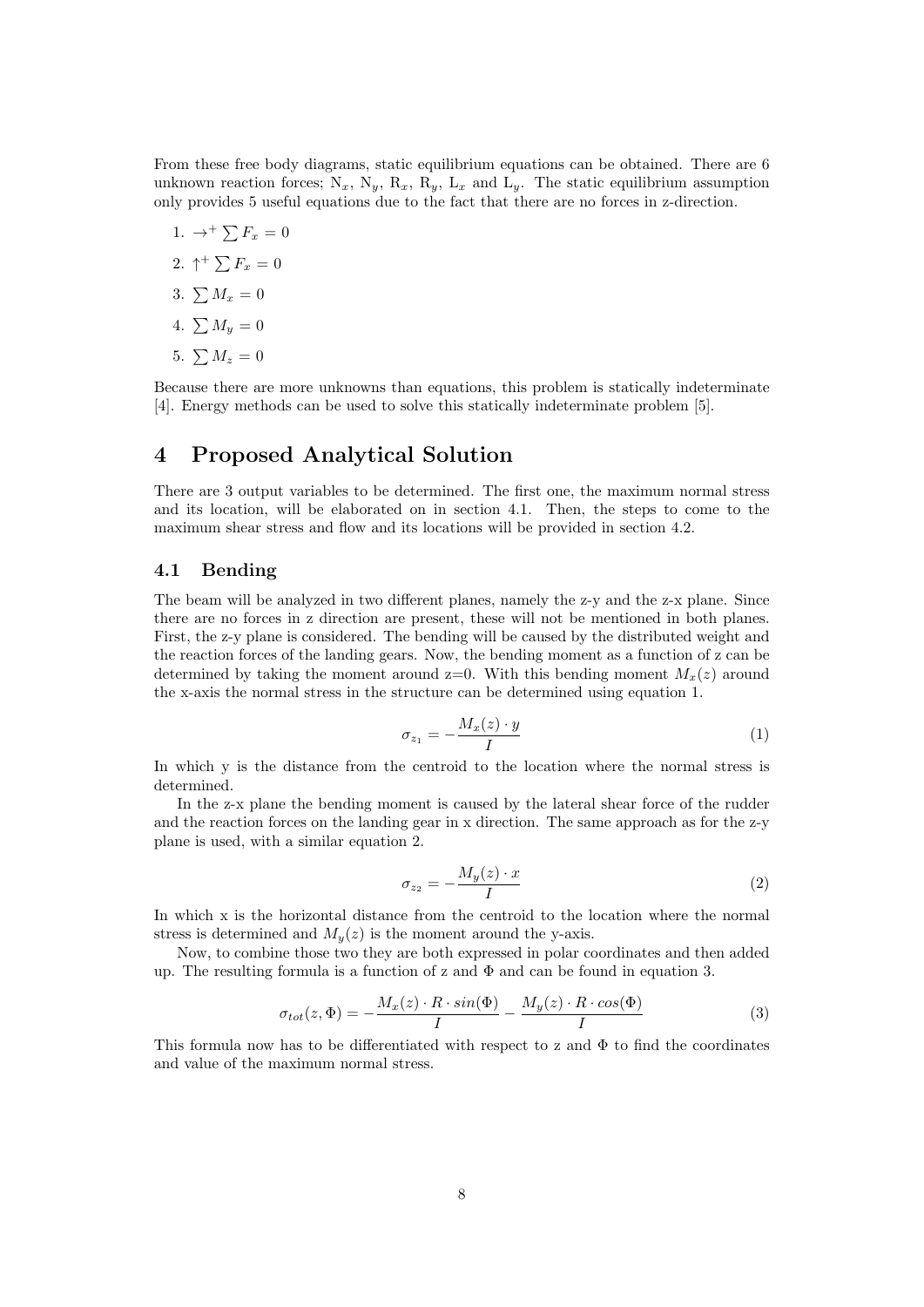### 4.2 Shear Stress

When predicting the consequences of the shear stress on the structure, it has to mentioned that there is both shear applied in the x-direction, due to the force on the tail and the landing gear as well as in the y-direction, due to the distributed force q and the normal forces provided via the wheelbases.

To determine if the horizontal shear forces also causes a torque, the shear center has to be known. If the shear passes through the shear center, no extra torque will be present. This is the case for the shear force in the y-direction, since it passes through the center and the shape is symmetric in the y-plane. This is not the case for the x-direction, resulting in torque. The approach for the calculation of the consequences of the shear, is to apply the shear in the shear center, whilst adding an additional torque.

The shear center can be determined by applying an arbitrary horizontal shear force at a distance  $\eta_s$  from the centroid of the cross section. The centroid of the cross section can be found using equation 4. The torque around the centroid created by this shear force should be equal to the torque created by all shear flows in the cross section. The corresponding value for  $\eta_s$  is the distance of the shear center from the centroid. The torque created by the shear flows can be determined by cutting the cross section into different parts and calculate the created torque for every section. For curved sections, this is done using equation 5 [6] and for straight sections this is done using equation 6 [6], multiplied with distance d from the centroid.

$$
\bar{y} = \frac{\Sigma A \cdot y}{\Sigma A} \tag{4}
$$

$$
M_q = \int_0^s q(s) \cdot p ds \tag{5}
$$

$$
F_q = \int_0^s q(s) \cdot ds \tag{6}
$$

Now the cross section can be split up between all the booms, which gives curved sections, and the straight horizontal floor. By adding all these separate torques and make them equal to the torque created by the applied shear force the vertical distance of the shear center from the centroid is found. Since the cross section is symmetrical around the y-axis, the shear center will also be on this axis. Therefore, the location of the shear center is known when the coordinate on the y-axis is determined.

In order to solve for the shear load, the problem is considered to be a two-cell beam. The skins will not be idealized, while the stiffeners will be considered as booms.

First, the cells will be cut and  $q_b$  will be calculated. For both cells, the shear flows are determined by equation 7.

$$
q_b = -\frac{S_x I_{xx} - S_y I_{xy}}{I_{xx} I_{yy} - I_{xy}^2} \left( \int_0^s t_D x ds + \sum_{i=1}^n B_i x_i \right) - \frac{S_y I_{yy} - S_x I_{xy}}{I_{xx} I_{yy} - I_{xy}^2} \left( \int_0^s t_D y ds + \sum_{i=1}^n B_i y_i \right) \tag{7}
$$

The rate of twist for the two cells is assumed as equal. Thus, in order to solve, the twist according to equation 8 will be set equal for both cells.

$$
\frac{d\theta}{dz} = \frac{1}{2A} \oint \frac{q_s}{tG} ds \tag{8}
$$

Now one more equation is needed to solve for the shear stress, since  $q_{s0}$  is not yet determined. This is obtained by moment equivalence in the form of equation 9. The moment caused by the applied loads in the two directions about any point must be equal to the moment caused by the resulting shear flows about that point.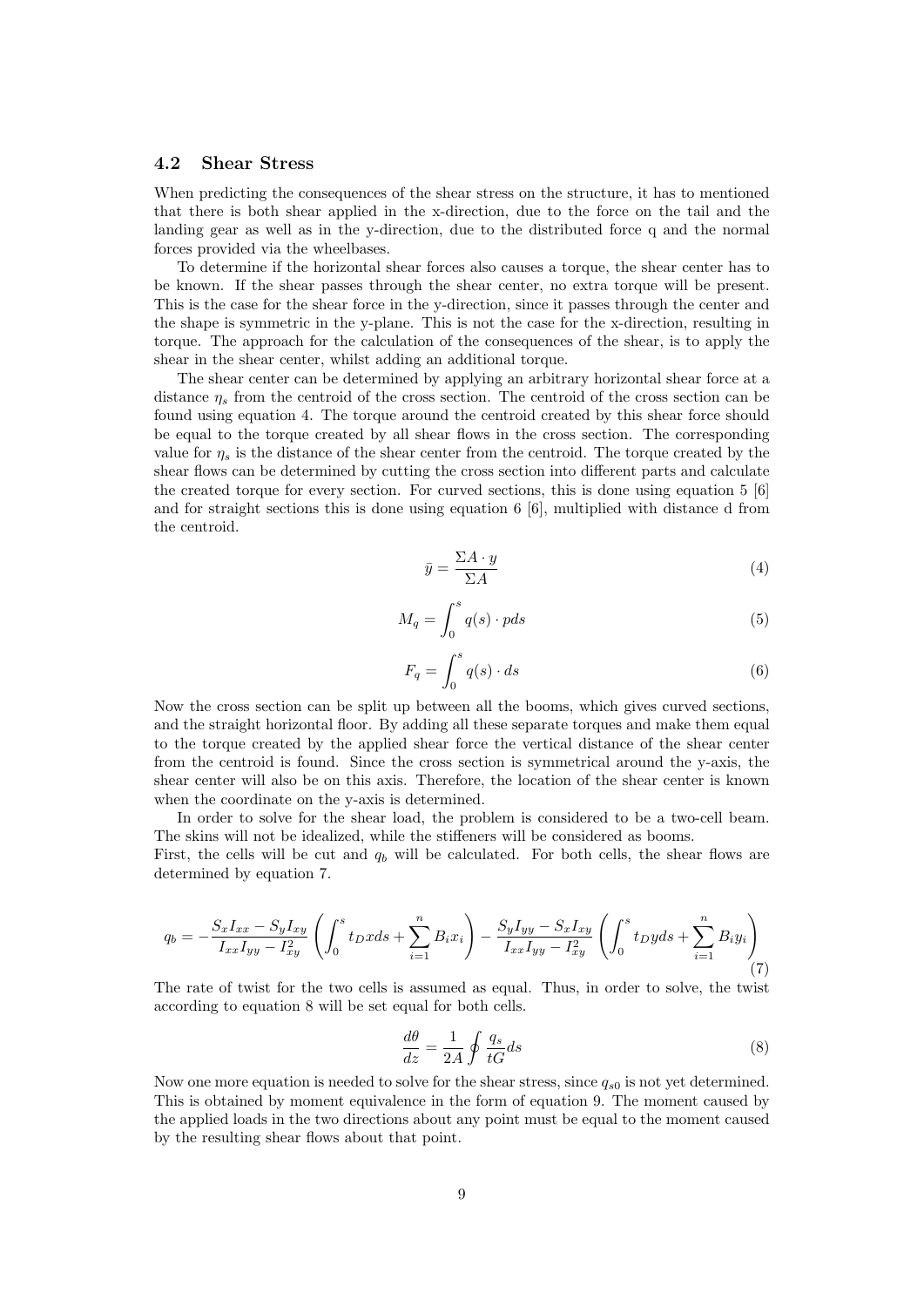$$
S_x \eta + S_y \varepsilon = \int_0^s p q_b ds + 2A q_{s0} \tag{9}
$$

The total shear flow is now determined by adding all shear flows in equation 10.

$$
q_s = q_b + q_{s0} \tag{10}
$$

With this set of equations, the shear flow at all locations in the structure can be calculated. Since the cross-section is the same at all locations in the z-direction, the locations that will be examined will be determined by the shear diagram that will be constructed.

In order to get the actual shear stress, the shear flow simply has to be divided by the skin thickness  $t$ , as stated in formula 11.

$$
\tau = \frac{q}{t} \tag{11}
$$

# 5 Proposed Numerical Solution

The numerical analysis will be carried out with a software tool developed in Python. The software tool will analyze a discretized representation of the fuselage consisting of a number of sections along the z-axis and 36 evenly spaced points coincident with the cross section in the x-y-plane. In this chapter, the specific assumptions concerning the numerical analysis are listed along with the equations and proposed general structure of the software tool. All theory is based on [5]. Section 5.1 presents assumptions that are used in this method. Section 5.2 presents the governing equations. Section 5.3 presents the numerical method.

#### 5.1 Assumptions

The specific assumptions that will be used for the numerical analysis are listed below and categorized into primary and secondary. Primary assumptions have a relatively large impact on the results compared to the secondary assumptions, although the effect of these cannot be neglected either.

#### 5.1.1 Primary Assumptions

- 1. Boom idealization: Stringers and skin are lumped together in what is referred as booms and consists of two main simplifications. Due to the cross section of the stringers being open and having relatively small dimensions compared to the rest of the fuselage, their shear stress is neglected and neutral axis is assume coincident with that of the skin. Furthermore the normal stress is assumed constant along the cross section of the stringers. The skin is assumed to not carry any normal forces. The area of the skin is therefore distributed to the location of the stringers and their areas lumped together. Skin and stringers are now represented as booms. Rather than cross section shape, the booms and their locations are now determine stress resistance and might either over- or underestimate the final values depending on the original geometry and how it is idealized.
- 2. Equal twist and torque equivalence: Both cells of the cross section are assumed to experience equal twist, meaning the shape of the cross section remains unchanged. Torque equivalence means the total torque is equal the sum of torques experienced by each cell. This simplifies the problem by allowing the cross section to be considered a rigid body.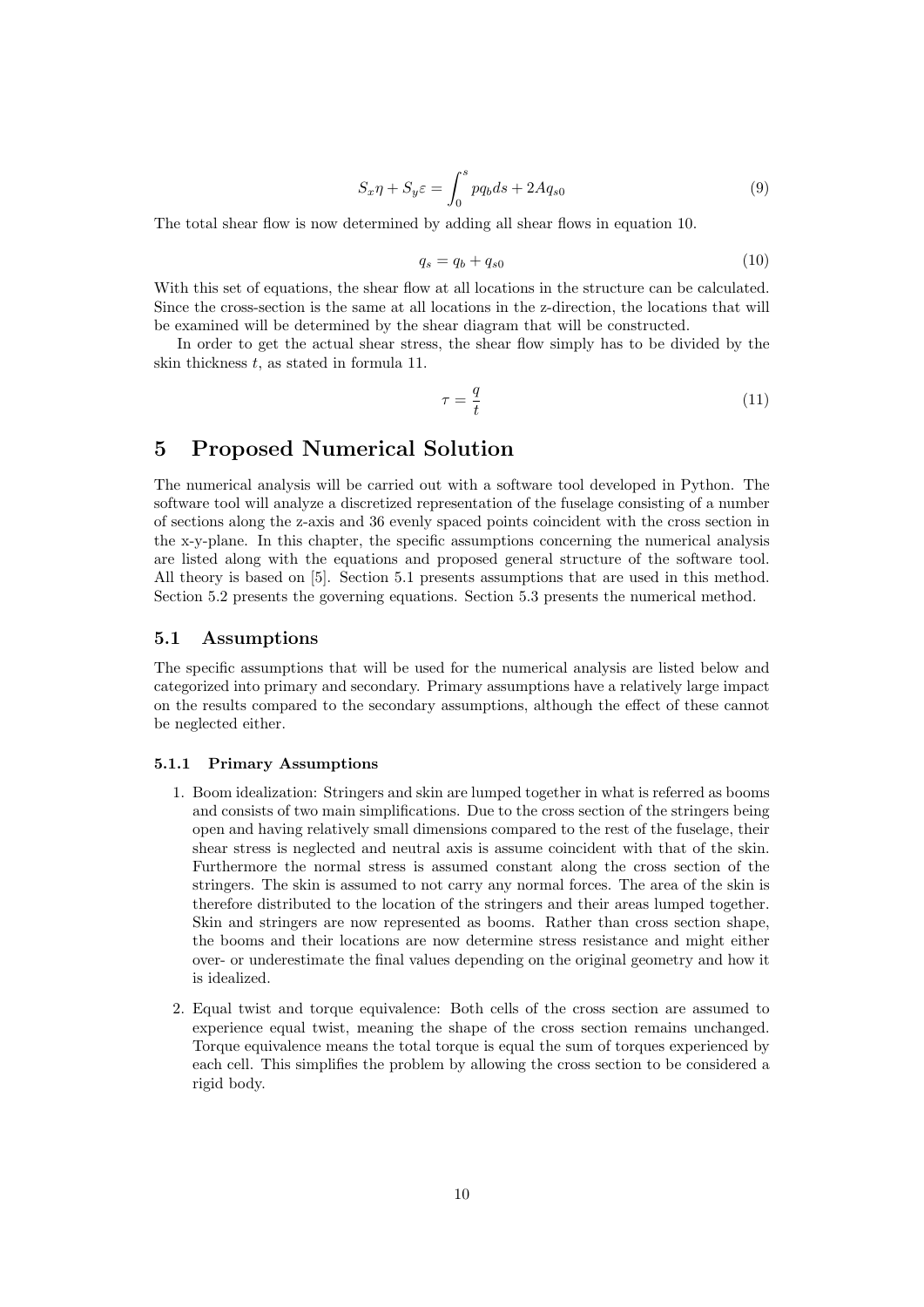#### 5.1.2 Secondary Assumptions

1. Thin-wall: The thickness of the skin, stringers and floor are small relative to the fuselage as a whole, therefore the contribution of terms with higher orders of t will be neglected when calculating moments of inertia. In addition the thickness is ignored in defining distances. This will lead to a slight overestimation of normal and shear stresses due to area moment of inertia in general being lower.

### 5.2 Governing Equations

A number of equations will be utilized by the software tool. These equations can be sorted into three different areas of interest: Geometric Properties, Internal forces and moments and Internal stresses, each with their accompanying code block in the software tool.

#### 5.2.1 Geometric Properties

The cross section is symmetrical about the y-axis, meaning it is the vertical neutral axis and that  $I_{xy}$  is zero. The horizontal neutral axis position is determined with equation 12. Area moment of inertia is determined using equations 13 and 14. Equation 15 is used with skin idealization and in simplifying the stringers.

$$
\bar{y} = \frac{\int_{A} \tilde{y} dA}{\int_{A} dA} \tag{12}
$$

$$
I_{xx} = \int_A y^2 dA \tag{13}
$$

$$
I_{yy} = \int_{A} x^2 dA \tag{14}
$$

$$
B_i = A_{stringer} + \frac{t_D b}{6} \left( 2 + \frac{\sigma_{i+1}}{\sigma_i} \right) + \frac{t_D b}{6} \left( 2 + \frac{\sigma_{i-1}}{\sigma_i} \right)
$$
 (15)

### 5.2.2 Internal Forces and Moments

The equations for internal shear forces in x- and y-directions and moment around the xand y-axis are determined by force equilibrium around some cut made along the length of the fuselage and will all be functions of z. The fuselage is in this case defined by three main areas as described in subsection ??. What external forces are taken into account for the internal shear equations 16 and 17, and moment equations 18 and 19, will depend in which area the cut was made. z in this case denotes the moment arm and q in equation 17 denotes the distributed force representing the weight.

$$
S_x(z) = \sum F_{x,i} \tag{16}
$$

$$
S_y(z) = \int_0^z q dz + \sum F_{y,i} \tag{17}
$$

$$
M_x(z) = \iint qdz + \sum F_{y,i} z_i \tag{18}
$$

$$
M_y(z) = \sum F_{x,i} z_i \tag{19}
$$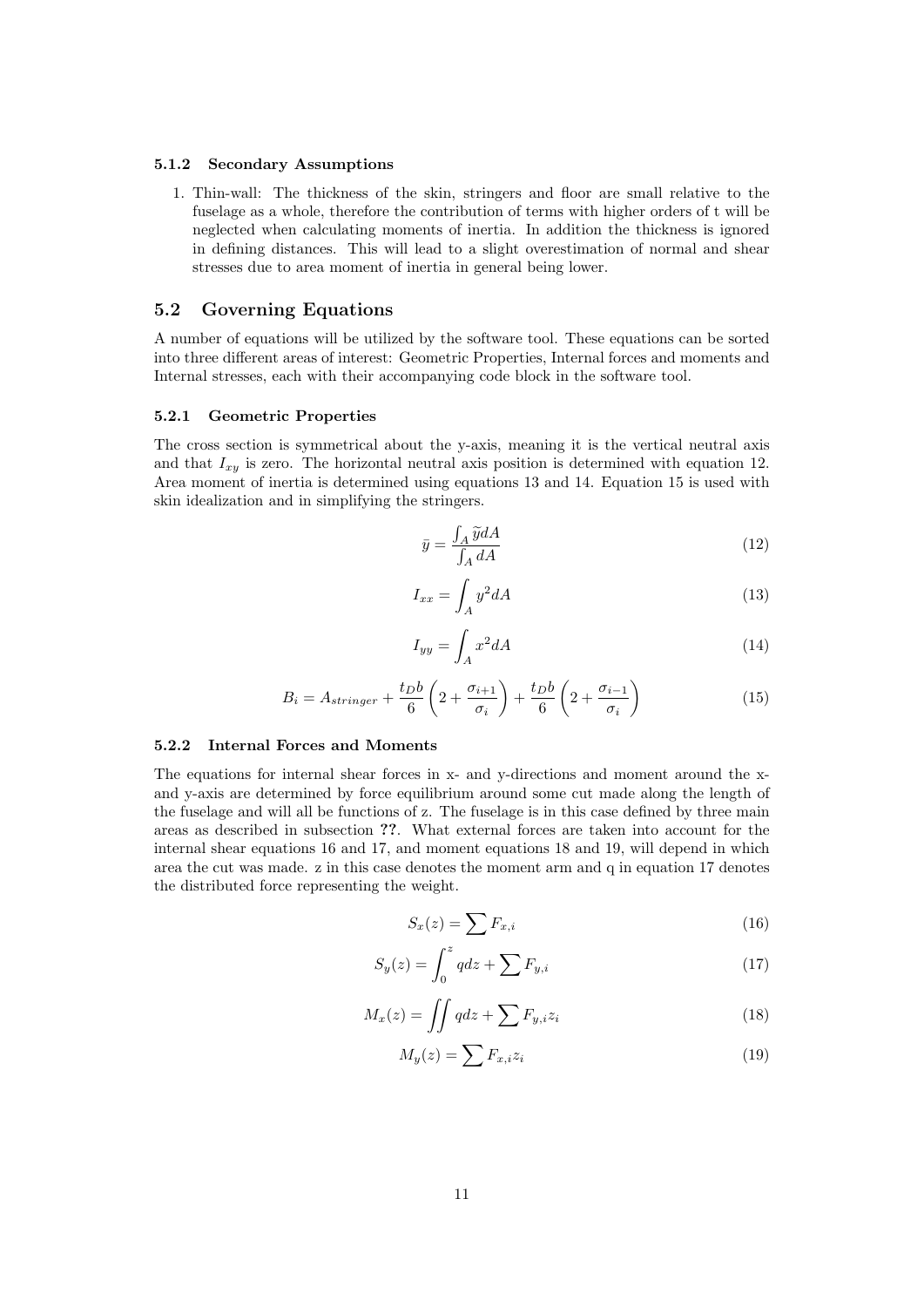#### 5.2.3 Internal Stresses

For each of the discretized sections the stresses of interest are the normal stress in z-direction throughout the whole cross section along with shear stress in the x-y-plane. The normal stress will be determined throughout the fuselage using equation 20 at all boom locations in every fuselage section, keeping in mind that  $I_{xy}$  is zero due to symmetry.

$$
\sigma_z = \frac{M_x I_{yy} - M_y I_{xy}}{I_{xx} I_{yy} + I_{xy}^2} y + \frac{M_y I_{xx} - M_x I_{xy}}{I_{xx} I_{yy} + I_{xy}^2} x \tag{20}
$$

In order to determine the shear stress throughout the fuselage, the total shear flow will be defined over the multicell cross section of each fuselage section. Shear flows due to shear forces,  $q_b$ , will be determined by making a cut at some convenient location and using equation 21, keeping in mind that  $I_{xy}$  is zero,  $B_i$  represents boom areas and skin thickness,  $t_D$ , is assumed zero (except for the floor).

$$
q_b = -\frac{S_x I_{xx} - S_y I_{xy}}{I_{xx} I_{yy} - I_{xy}^2} \left( \int_0^s t_D x ds + \sum_{i=1}^n B_i x_i \right) - \frac{S_y I_{yy} - S_x I_{xy}}{I_{xx} I_{yy} - I_{xy}^2} \left( \int_0^s t_D y ds + \sum_{i=1}^n B_i y_i \right)
$$
\n(21)

The constant shear flow of each cross section cell is determined through the use of equation 22, 23 and 24, based on the assumptions of torque equivalence, equal rate of twist between the two cells and moment equivalence respectively. Sum of torques in equation 22 is due to potentially having to translate more than one shear force and the sum on the right hand side is for one constant shear flow per cell in the cross section.

$$
\sum T_i = \sum 2A_i q_{s0,i} \tag{22}
$$

$$
\left(\frac{d\theta}{dz}\right) = \frac{1}{2A_iG} \oint \frac{q_{b,i} + q_{s0,i}}{t_i} ds = 0
$$
\n(23)

$$
S_x \eta + S_y \varepsilon = \int_0^s p q_b ds + 2A q_{s0} \tag{24}
$$

The shear stress at any point is determined by dividing the total shear flow at that point with the skin thickness at that same point using equation 25.

$$
\tau_{xy} = \frac{q}{t} \tag{25}
$$

#### 5.3 Numerical Method

Figure 5 provides an overview of the functionality of the software tool illustrating three main code blocks and input-output variables of each calculation element. Internal force, moment and stress calculation blocks (blue and red) form the loop that runs along the zaxis from the back to the front of the fuselage. The number of n sections determines the number of iterations and has a major influence on accuracy as the continuous shear force and moment distributions along the length of the fuselage are considered as discrete values. Larger numbers of n leads to a result closer to reality. It should be noted that most element outputs are arrays containing values for one cross section in the x-y-plane.

If the cross section of the current iteration was the forward most, all the results are presented with the largest values highlighted. If it was not the forward most section a step forward is made in z to the next and the calculations repeated.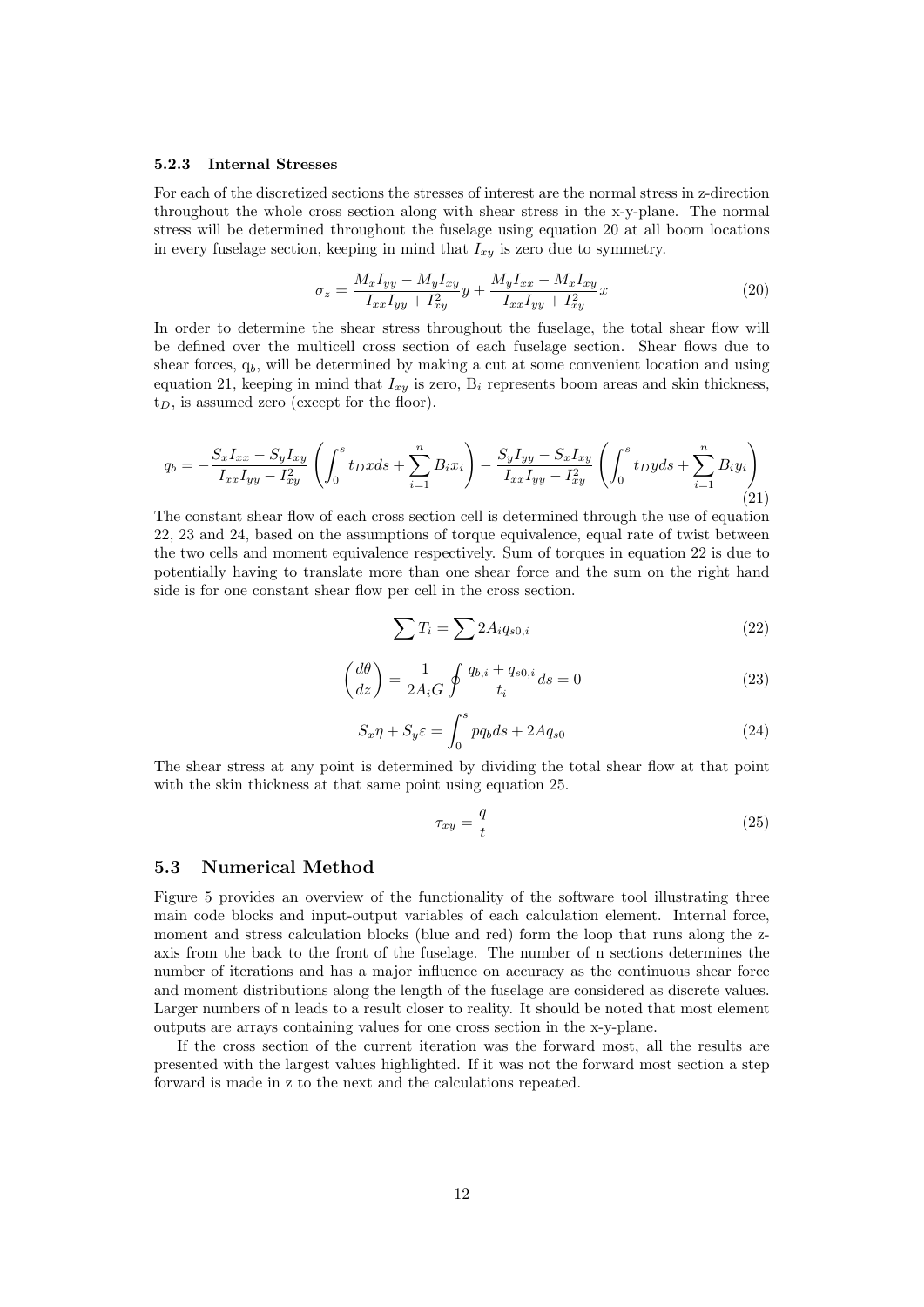#### 5.3.1 Geometric Properties Code Block

The cross section of each individual section will be discretized into 36 points, each with a set of x and y coordinates, coinciding with the given location of the stringers. This goes hand in hand with boom theory where the stingers and skin will be lumped together at these locations. The floor is either discretized into n number of sections along its width or considered a uniform bar depending on the problem at hand. These are then gathered in an array which can then be duplicated n times due to the geometry of the fuselage being constant along its length. The resulting array then consists of the x, y, and z coordinates of all discrete points of the fuselage.

#### 5.3.2 Internal Forces and Moments Code Block

As mentioned in subsection 5.2.2, which external forces contribute to the internal shear force and moment equations depend on in which of the three areas the current fuselage section is located. The shear forces and moments are determined as scalars for a certain value of z as they are the same throughout the x-y-plane of a cross section.

#### 5.3.3 Internal Stresses Code Block

Normal stress and shear flows are calculated at all the x-y-coordinates, coinciding with the boom locations, of the currently analyzed cross section and through the floor using the equations mentioned in subsection 5.2.3. When all fuselage sections are analyzed the frame shear flow is determined along with normal and shear stress values. These can then be further processed or searched through to determine the maximum occurring stresses.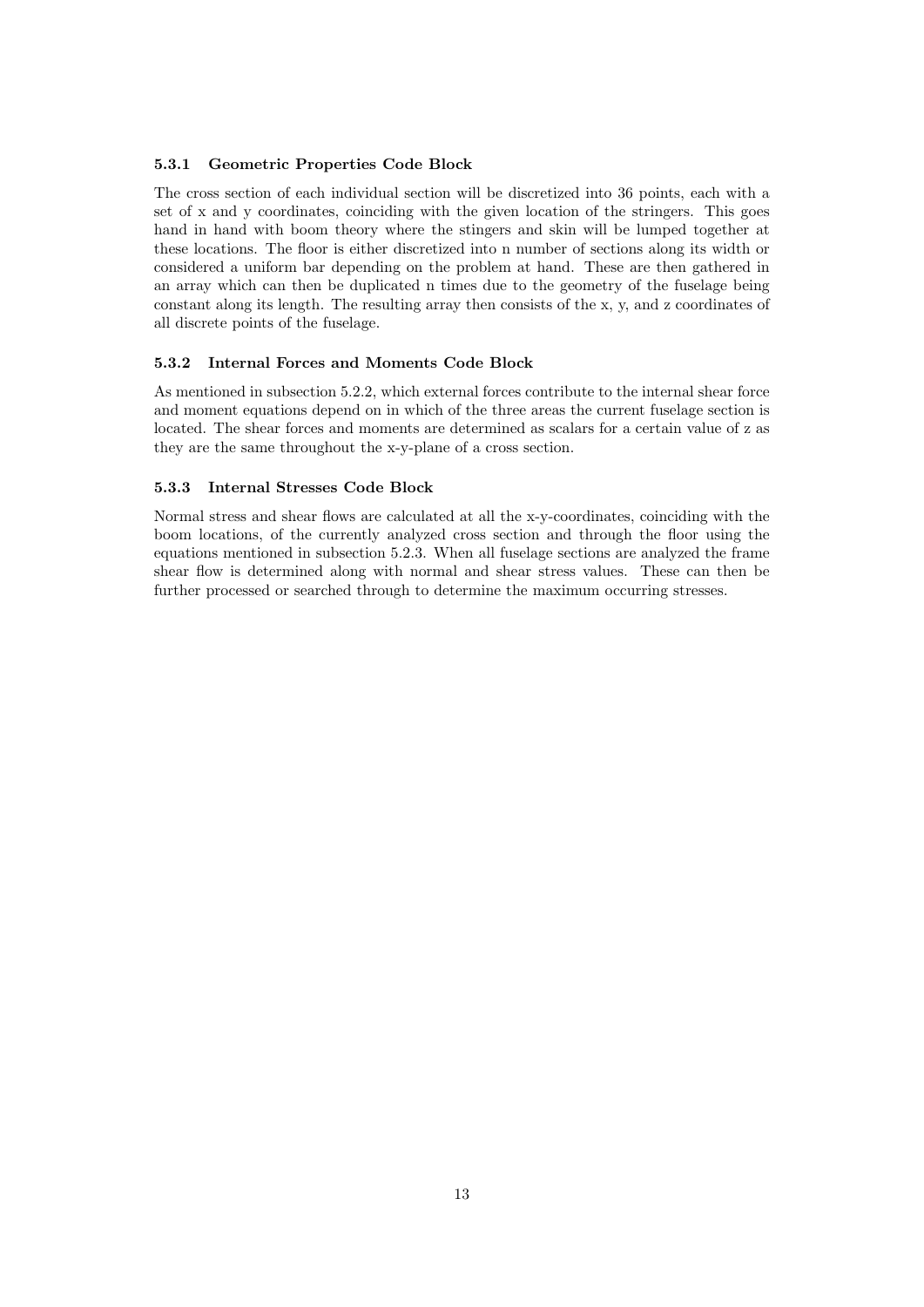

Figure 5: Software flow diagram illustrating the proposed method of stress analysis of the fuselage in three main blocks where the blue and red blocks are part of a loop.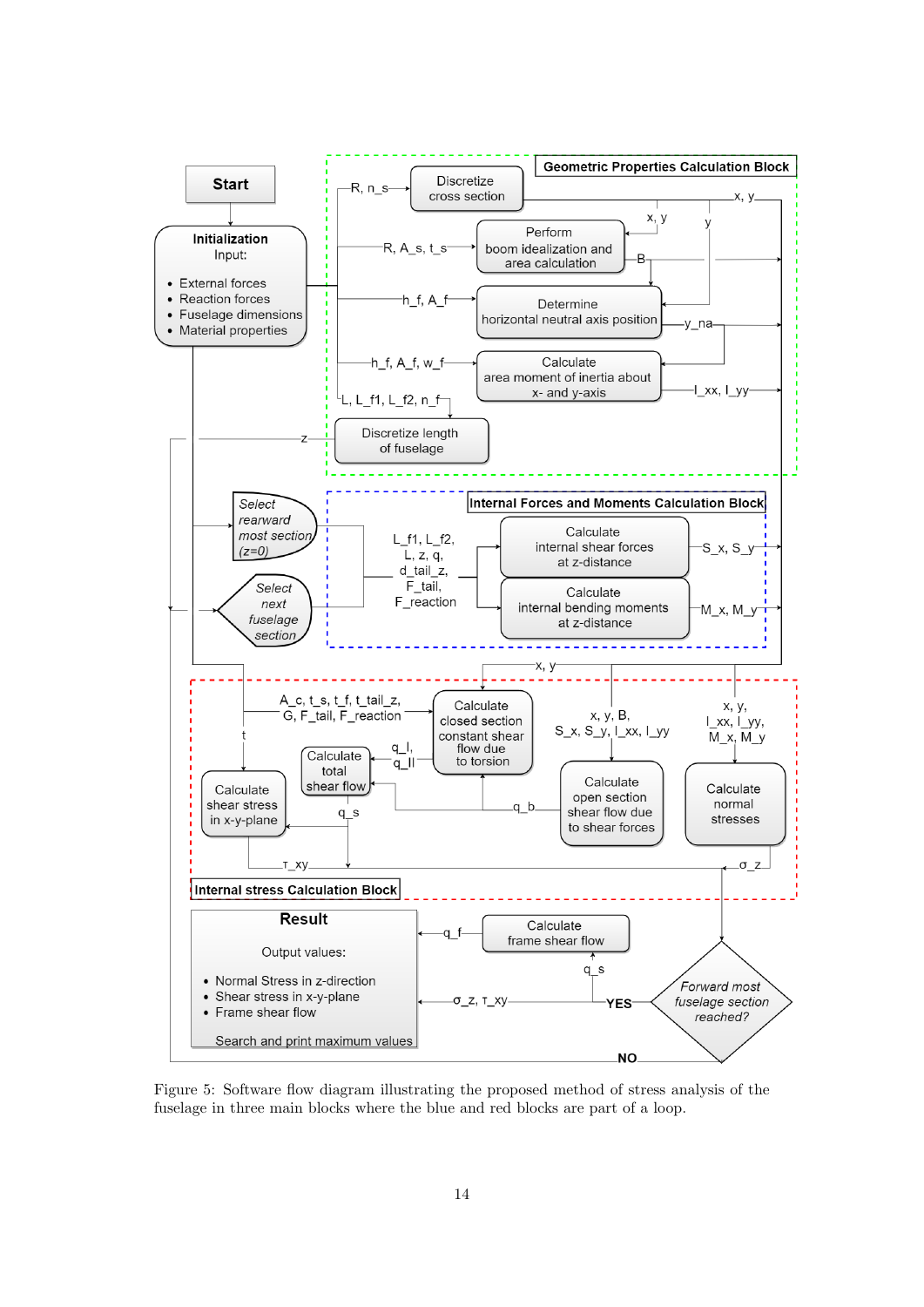# 6 Verification Strategy

Verification is the process of determining how accurately the numerical model represents the mathematical model and its solution.[2] In the case of this project, it is defined as the process of determining the accuracy of the created numerical solution program. It is efficient to perform verification on the whole program, including intermediate program blocks (unit tests), such that any errors can be found and fixed promptly. First, code verification will be undertaken on the whole program, and all code blocks. This is discussed in section 6.1. After all issues here have been solved, calculation verification will be undertaken, as discussed in section 6.2. Theory is taken from examples and information presented in the lecture notes[2].

## 6.1 Code Verification

Code verification is the process of finding and fixing errors that are present in the coding of the numerical solution program.[2] This is the first step of verification, where all blocks and lines of code will be examined carefully for mistakes. This section will explain how this is done.

Initially, the compiler alerts of any syntax errors. Therefore, these alerts must be addressed and fixed. Some may be trivial to fix, others may not.

After these compiler addressed issues are fixed, mistakes that make the program function differently than intended (or use extra computing power) will be addressed. Each mathematical equation that is programmed must be checked for typos, or any other mistakes. Additionally, there may be blocks of code that are redundant, or "hang" the program up by being inefficient, or having a mistake (such as a for loop that never stops).

The reference frame setup used during the implementation of the equations must also be checked to match that of the system setup, as discussed in section 3. For example, there might be incorrectly typed "-" numbers or variables.

Finally, the code should also be checked for consistency and accuracy in the values. Values that need to be floated should be confirmed as being floated, and values that should not should also be checked whether they are not. This will eliminate any "coding" errors in the calculation verification, due to numerical inaccuracy.

### 6.2 Calculation Verification

Calculation verification, which follows code verification, is the process of checking whether or not the numerical model is correct.[2]

The output value of the numerical solution will, most likely, not exactly match the theory, or analytical solution, since it is a model. An important factor that will determine the difference between the numerical model and the analytical solution is the percentage error, calculated in equation 26.

$$
\%error = \frac{|X_{numerical} - X_{analytical}|}{|X_{analytical}|} \cdot 100\%
$$
\n(26)

Where  $X_{numerical}$  and  $X_{analytical}$  are the outputs of the numerical and analytical solution respectively. There are many simplifications and assumptions made in the modeling of this problem. It is decided that the preliminary allowable % error will be between 10-20%, based on engineering judgment and as mentioned as an example in the lecture notes[2]. If the error is greater than this, then a discrepancy exists. The strategy used to determine why the discrepancy exists will be discussed in section 6.2.2.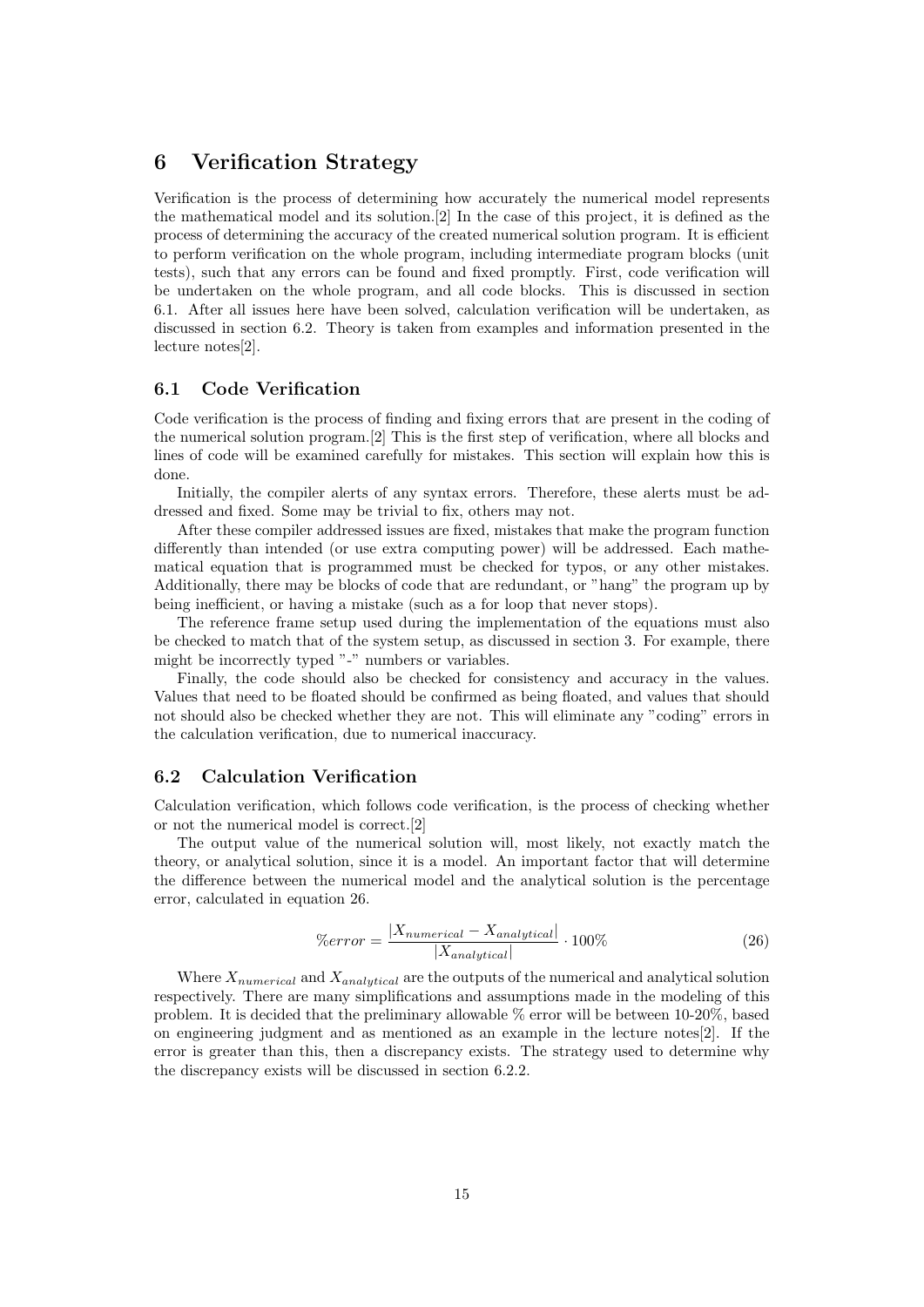#### 6.2.1 Unit Tests

Intermediate verification (unit tests) of code blocks will be performed on each of the code blocks, since there may be blocks of code that function perfectly, and return incorrect outputs due to an error. This incorrect output might, in the final output of the program, cancel out or not be detectable, thus it is important that this check is performed for each individual code block.

This will be done by using common inputs in both the numerical code block and analytical method, calculating the outputs of both (analytical will be done by hand, numerical by inputting in the code block), and comparing these outputs using the % error check mentioned in section 6.2. These inputs will cover a range of points, and include trivial inputs such as 0, as well as cases that might create singularities. This enables verification over a large number of points. In the program being created, an example of unit test verification will be performed as follows:

- 1. Geometric Properties Code Block: Choose a discretized cross section. Calculate and compare the numerical and analytical solutions of its centroid  $x$  and  $y$ , boom idealization area B, neutral axis  $y_{na}$  and moment of inertias  $I_{xx}$  and  $I_{yy}$ . The output values of both methods should fall within the allowable  $\%$  error, otherwise a discrepancy exists. A further check that could be performed (to see if discretization is correctly functioning) is to make a 3d plot of the x and y coordinates of the points of the discretized fuselage cross section, at each discretized fuselage length location  $z$ , to see if it looks like the fuselage.
- 2. Internal Forces and Moments Code Block: Any input values of any discretized cross section can be chosen. Using these, calculate and compare the numerical and analytical solutions of the internal shear forces  $S_x$ ,  $S_y$  and the bending moments  $M_x$ ,  $M_y$ , acting on it. The output values of both methods should fall within the allowable  $\%$  error, otherwise a discrepancy exists.
- 3. Internal Stress Code Block: For any discretized fuselage section, calculate and compare the numerical and analytical solution of the normal stress  $\sigma_z$ , shear stress  $\tau_{xy}$  and the frame shear flows  $q_f$  for the given inputs of the discretized fuselage section. For example, taking a shear force value of 0 is expected to result in a shear flow of 0 in the cross section. The output values of both methods should fall within the allowable % error, otherwise a discrepancy exists.
- 4. Maximum Values of Results Code Block: this is a simple test where any random values can be inputted, and the maximum values should be outputted.

If discrepancies are present, then the items and steps stated in section 6.2.2 will be applied and checked.

#### 6.2.2 Addressing Discrepancies

If there are any discrepancies identified from the unit tests in section 6.2.1, then the following checks will be performed for the code block which has the discrepancy, in order to determine why it exists and to try and improve the % error:

- Check for typos or incorrect application of formulae from theory. For example, the block might have been modeled with respect to the wrong reference plane, or the wrong equation might have been entered. Additionally, ensure that code verification, as stated in section 6.1 is re-performed.
- Perform a dimensional analysis. Compare what the dimensions of the numerical and of the analytical solution method are. They are expected to be the same. If not, there is a problem which should be addressed.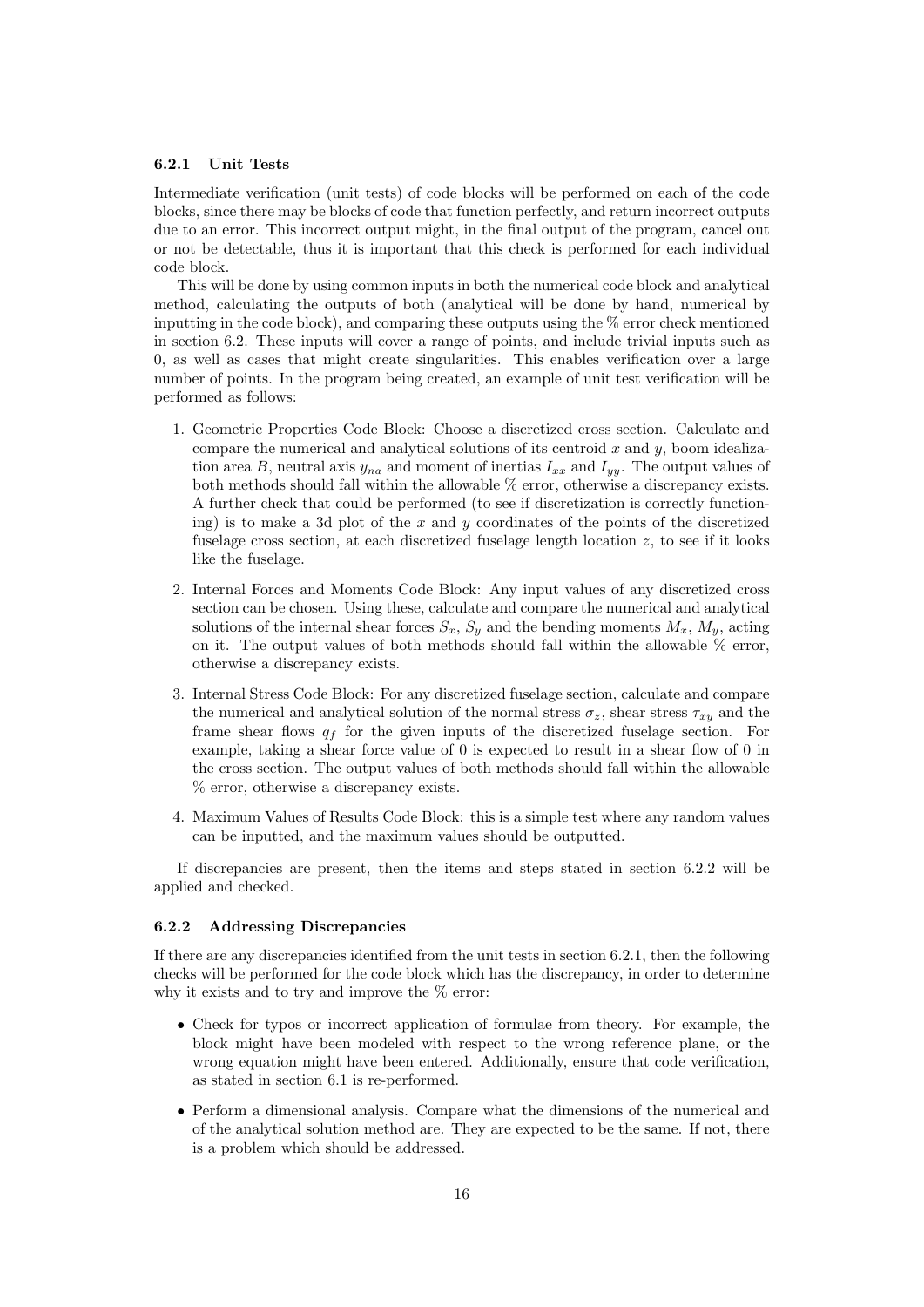- As can be seen, there are also some intermediate variables that are not outputs, but exist in the Internal Stress Calculation Block, namely  $q_s, q_I, q_{II}, q_b$ . They should be verified with their analytical solution to determine whether the internal workings of the block function correctly.
- Check the assumptions of the numerical method. An investigation should be carried out to check whether all assumptions are valid, are not over simplifying to the problem, are implemented correctly in the code block and are appropriately justified by theory. For example, boom idealization may be over simplifying to the problem, and cannot be neglected, since the difference between it's contribution to the numerical solution is too big with respect to the analytical solution.
- Check the assumptions of the analytical method. They might be over simplifying in a similar way as discussed in the previous bullet point, for example.
- Check the governing equations. This should be done for both the numerical and analytical method. There may be some mistakes here.
- Check the program architecture. There may be incorrect variable links, or issues in the way the input/outputs are handled. Additionally, the fuselage may be split into too few discretized cross sections, which means that the numerical solution is simply not accurate enough (there are not enough values) to approach the analytical solution.

If the above points have been performed and the discrepancy still exists, it could be determined that the assumptions used in the numerical or analytical model do not allow an accuracy of the allowable  $\%$  difference, as stated in 6.2. Thus, the preliminary allowable  $\%$ error should be revised as necessary. However, this should only be considered as a very last resort.

#### 6.3 System Test

After unit tests have been performed and all discrepancies have been addressed and solved, the whole system can be tested. The program is executed for the given input variables, at many locations along the fuselage and cross sections. The analytical solutions at these locations, using the same input variables are also calculated. The final numerical solution outputs  $(\sigma_{z,max}, \tau_{xy,max}$  and  $q_{f,max})$  are compared to the analytical results of these. If there are no discrepancies (using the allowable  $\%$  error, as stated in section 6.2), the system, and therefore program, can be considered as verified and the validation procedure may be commenced.

If there are discrepancies, then there is a problem somewhere. Code and calculation verification should be re-performed, paying even closer attention. If there are no coding errors, then the issue will most likely lie in the assumptions of the numerical and analytical methods, as stated in section 6.2.2.

# 7 Validation Strategy

Validation is the determination of the predictive ability of the numerical, computational model.[2] This phase occurs after verification. Successful validation is accomplished when the predictive capability of a computational model fulfills the required accuracy set beforehand. This predictive capability is determined by comparing the simulation outputs with the experimental outputs. Since finances and time-management are important priority drivers in every real-life engineering project, it is important to validate with an appropriate strategy. Section 7.1 discusses the validation experiment, section 7.2 discusses the measurement selection, and section 7.3 discusses how discrepancies should be addressed. Theory is taken from examples and information presented in the lecture notes[2].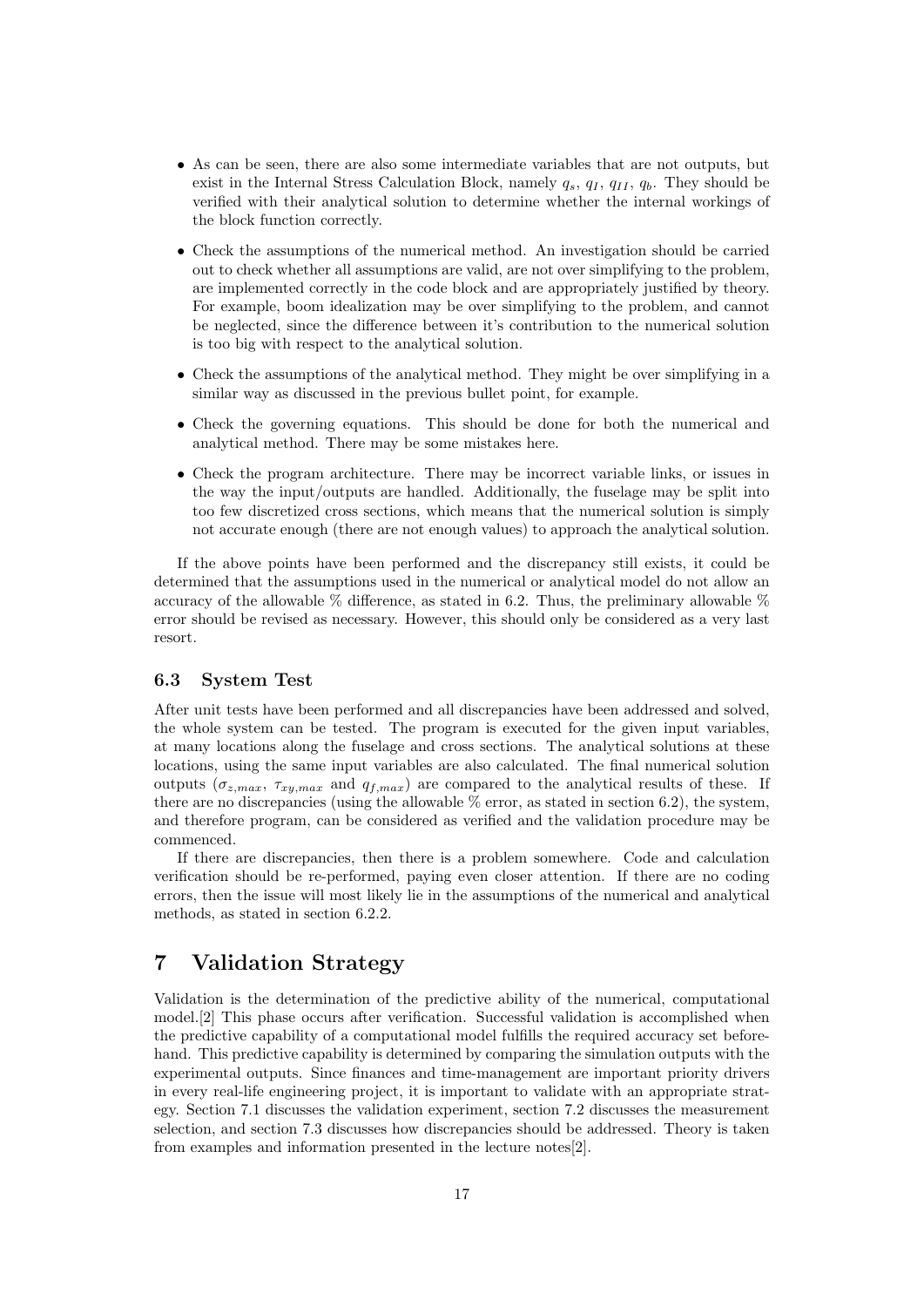### 7.1 Validation Experiment

A validation experiment is important for generating experimental data with which the computational model can be compared to. It is important to note that the experimental setup, initial conditions, boundary conditions and input parameters must be defined correctly and as accurately as possible. However, in this project, the experimental data will be given. Therefore, the validation strategy will focus on how this will be used to validate the numerical program.

#### 7.2 Measurement Selection

The model's intended use is to serve as the guideline for selecting the quantities to measure during the experiment. The experimental data that is measured should be, ideally, in the same units, planes, directions, locations and coordinate system as the model simulates. If this is not the case, then the experimental data will be converted such that it matches the outputs of the computational model. In the case of this project, the maximum stresses with their respective location, and the maximum shear flow of the frames are the experimental values of interest.

The two data sets must then be compared at all (or as many) of the locations of the fuselage and conditions as possible. As previously stated, the % error described in equation 26 will now serve as a useful tool at seeing the difference between the numerical and experimental outputs. The smaller this error, the more "valid" and therefore more "accurate" the computational model is.

### 7.3 Addressing Discrepancies

If discrepancies exist, the steps taking to determine and correct them are as follows:

- Check the governing equations. The equations are similar in both the numerical and analytical method, thus any mistakes may have been carried through to the numerical and analytical solutions, and overlooked in the verification stage. Changes may need to be applied to these equations, and must be re-verified.
- Check the assumptions. All assumptions must be carefully examined. For example, applying boom idealization theory may create too large an error since the shear stress created by the stringer cross section may be more significant than it was initially assumed. Therefore, re-calculating the output but by a numerical method where boom idealization is not applied should be performed, and the discrepancy between it and the experimental result should be found (i.e. the sensitivity of it is found). This sensitivity optimization method should be performed for all assumptions, until the % error discrepancy is reduced as much as possible. Another example of an assumption that is over simplifying is that the total weight is modeled as a uniformly distributed load. In reality, the load will not be uniformly distributed due to the wings and material imperfections. Re-modeling the weight distribution, finding the sensitivity and optimizing for a reduced % error discrepancy, with respect to all other assumptions, should therefore be performed.
- Programming errors. Even after verification, errors in the code might still exist. The program should be thoroughly re-checked.
- Validation errors. Mistakes in calculating the  $%$  error, or in comparing the numerical and experimental data might have occurred, and should be checked.
- Experimental data errors. Errors are inevitable in any experiment, caused by inaccuracies or human error. They may exist in the data which will be received. These would make the comparison between the numerical and experimental data not realistic. For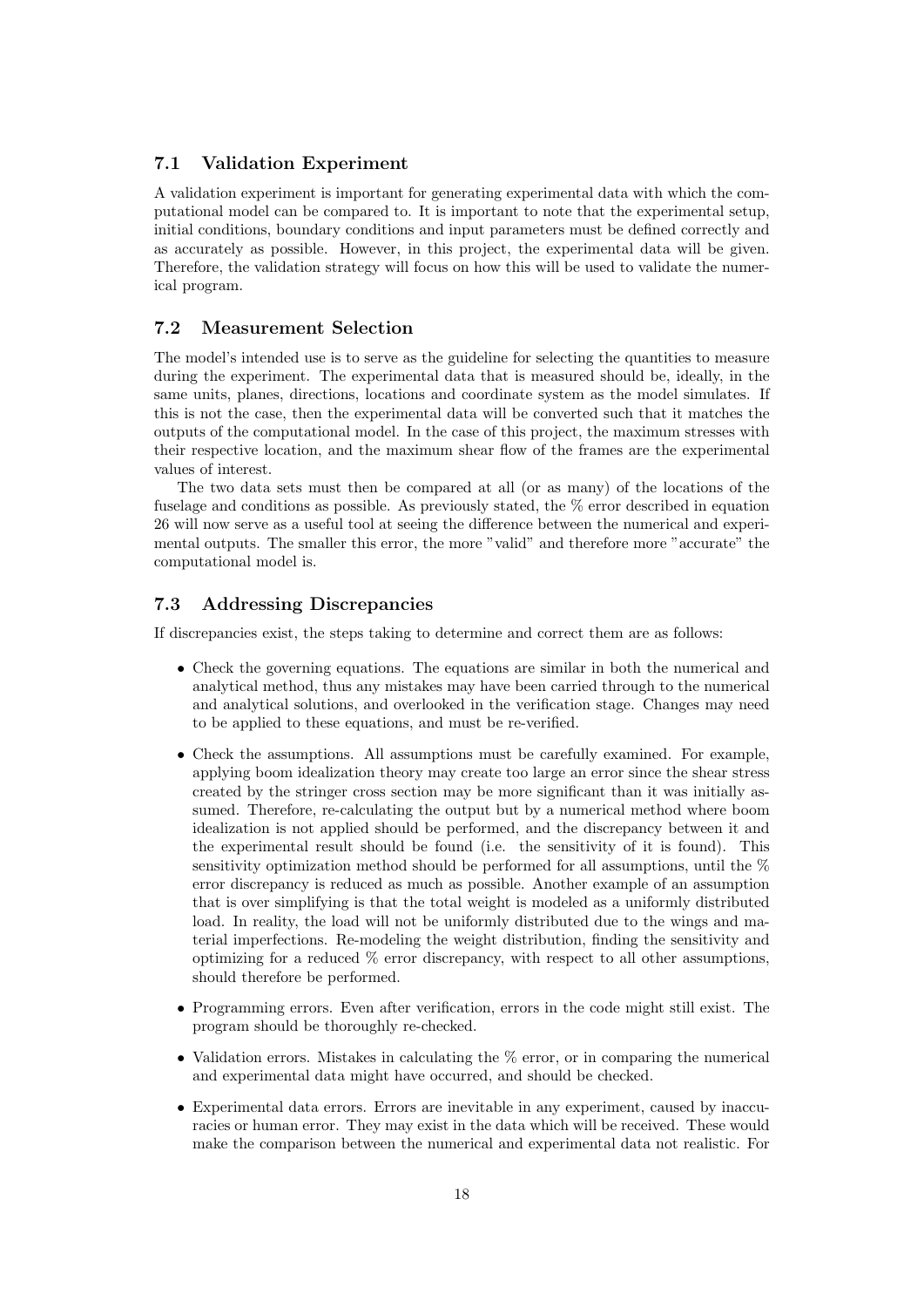the case of this project, the data will be assumed as correct, since no more information is stated about how it was acquired. For future tests, however, it is important to distinguish errors in the experimental data, classify them as either random (precision) or systematic (bias), and then repeat the experiment as necessary.

Finally, after finding and addressing the reason for the discrepancies, the validity of the model can be determined. This forms the concluding phase of the validation, where the program may be deemed as valid.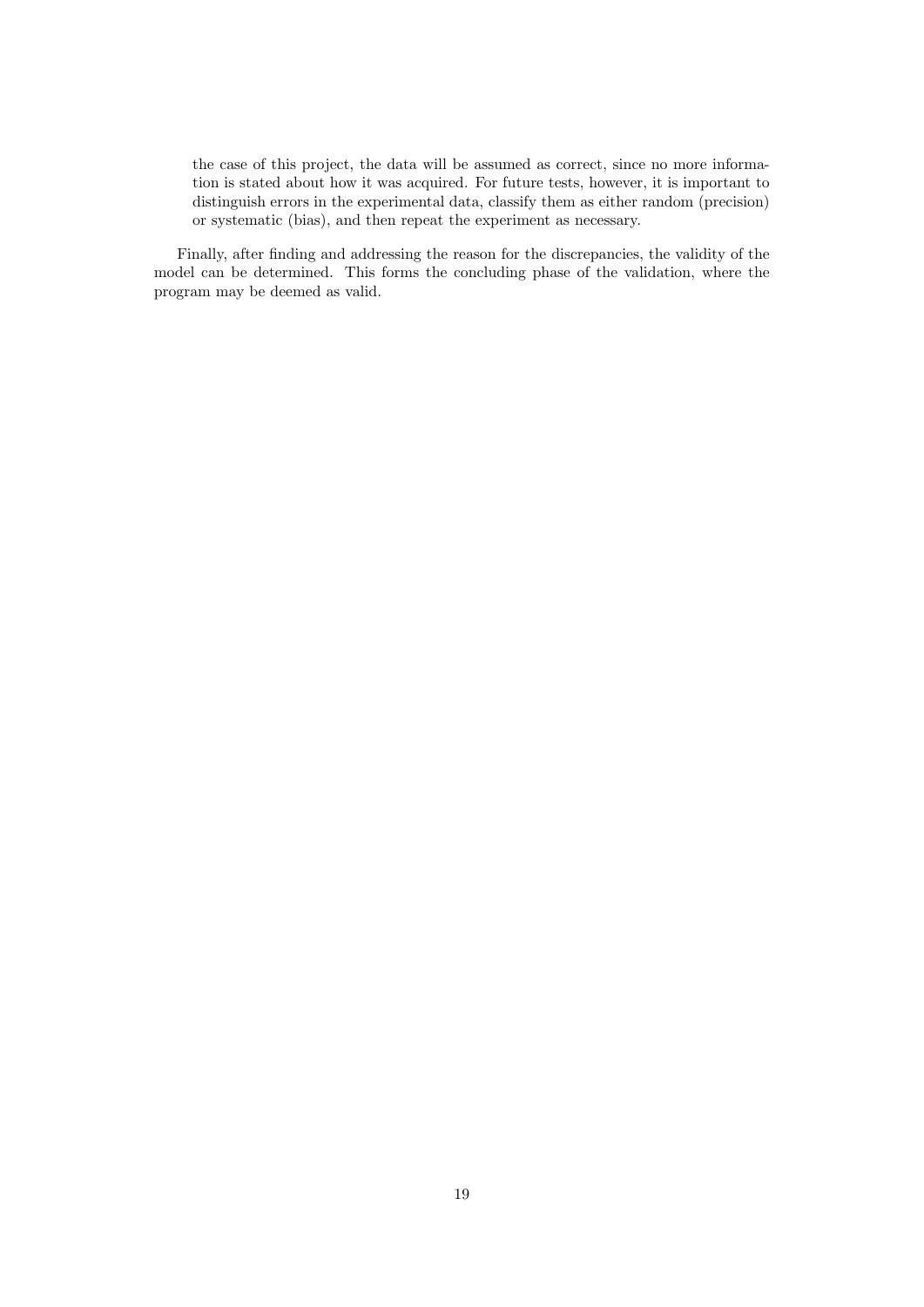# References

- [1] GANTTPROJECT.BIZ. Ganttproject: free desktop project management app, 2016.
- [2] E. Mooij and Z. Papp. Simulation, Verification and Validation, Lecture Notes. TU Delft, 2015.
- [3] E. Mooij and Z. Papp. Structures assignment AE3212 SVV 2016. TU Delft, 2016.
- [4] R. C. Hibbeler. Engineering Mechanics: Statics. Pearson, 2011.
- [5] T. H. G. Megson. Aircraft Structures for Engineering Students. Butterworth-Heinemann, Elsevier, 2007.
- [6] Aerostudents.com. Bending, shear and torsion. URL: http://aerostudents.com/files/aircraftStructuralAnalysis/bendingShearAndTorsion.pdf.